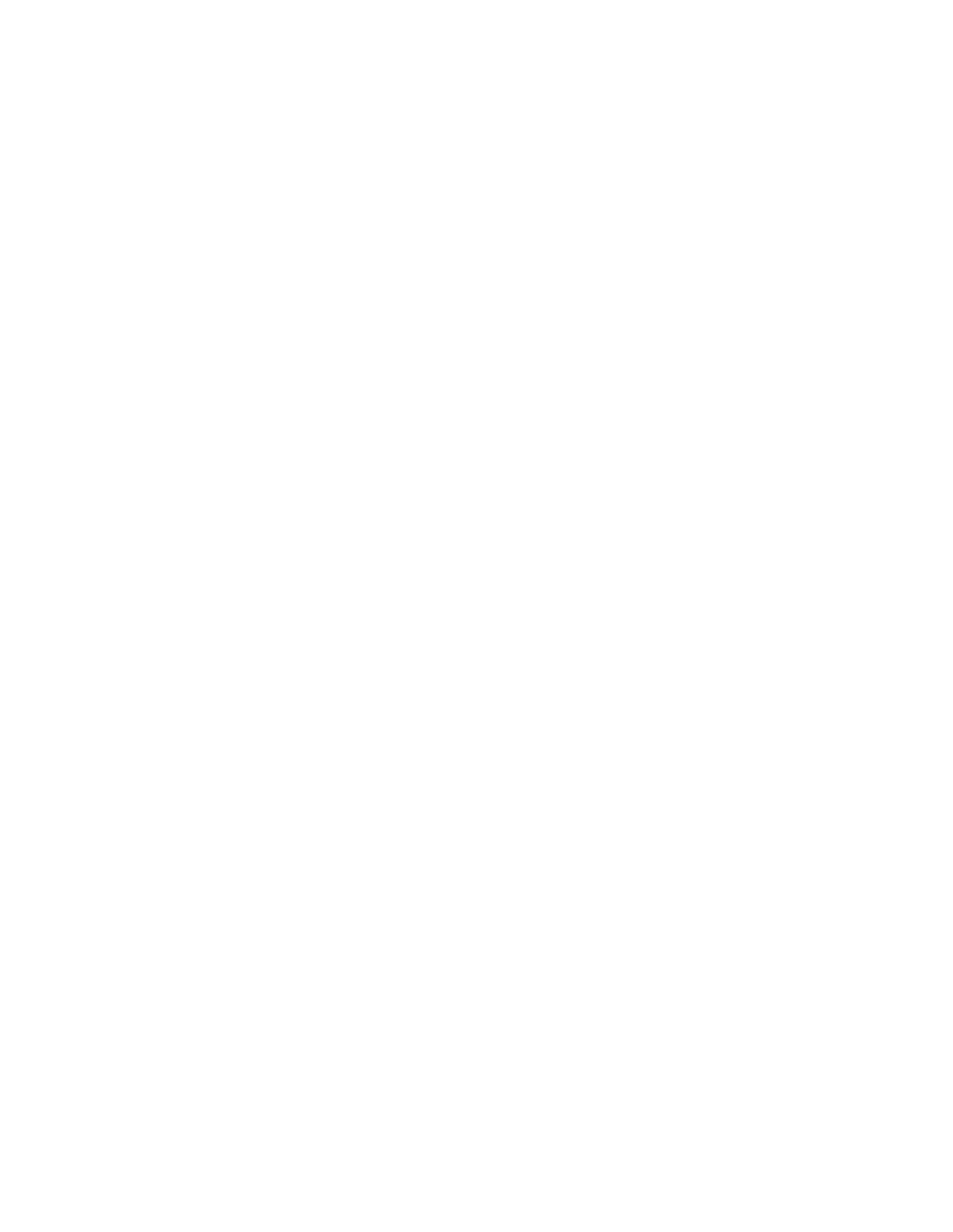# **Scoring Summary(Final) East Carolina vs. App State (9/2/2021 at Charlotte, NC)**



### East Carolina (0-1) vs. App State (1-0) Date: 9/2/2021 • Site: Charlotte, NC • Stadium: Bank of America Attendance: 36752

| <b>Score by Quarters</b> |    |  |    | Total           |
|--------------------------|----|--|----|-----------------|
| East Carolina            |    |  | 10 |                 |
| App State                | 14 |  |    | $\bullet$<br>J. |

| Qtr | Time  | <b>Scoring Play</b>                                                                        | V-H       |
|-----|-------|--------------------------------------------------------------------------------------------|-----------|
| 1st | 09:26 | ECU - Mitchell, Ktn 63 yd TD PASS from Ahlers, Holton (PAT KICK attempt failed), 5-80 3:02 | $6-0$     |
| 1st | 06:24 | APP - Thomas Hennigan 34 yd TD PASS from Chase Brice (KICK by Chandler Staton), 7-66 2:56  | $6 - 7$   |
| 1st | 00:50 | APP - Camerun Peoples 21 yd TD RUSH (KICK by Chandler Staton), 9-78 4:27                   | $6 - 14$  |
| 2nd | 09:13 | APP - Chandler Staton 21 yd FG 11-80 4:11                                                  | $6 - 17$  |
| 2nd | 02:29 | APP - Chandler Staton 43 yd FG 11-51 5:06                                                  | $6 - 20$  |
| 3rd | 08:53 | ECU - Daffer, Owen 38 yd FG 10-66 4:03                                                     | $9 - 20$  |
| 3rd | 08:19 | APP - Corey Sutton 18 yd TD PASS from Chase Brice (KICK by Chandler Staton), 2-86 0:26     | $9 - 27$  |
| 4th | 12:19 | APP - Camerun Peoples 12 yd TD RUSH (PAT RUSH attempt failed), 3-60 1:37                   | $9 - 33$  |
| 4th | 06:25 | ECU - Daffer, Owen 39 yd FG 11-59 4:50                                                     | $12 - 33$ |
| 4th | 02:10 | ECU - Jones, Ryan 38 yd TD PASS from Ahlers, Holton (KICK by Daffer, Owen), 6-76 1:54      | $19 - 33$ |
|     |       |                                                                                            |           |

Kickoff time: 7:33 • End of Game: 10:56 • Total elapsed time: 3:23

Officials: Referee: ; Umpire: ; Linesman: ;

Line judge: ; Back judge: ; Field judge: ;

Side judge: ; Center judge: ; Temperature: 77 • Wind: S8 • Weather: Clear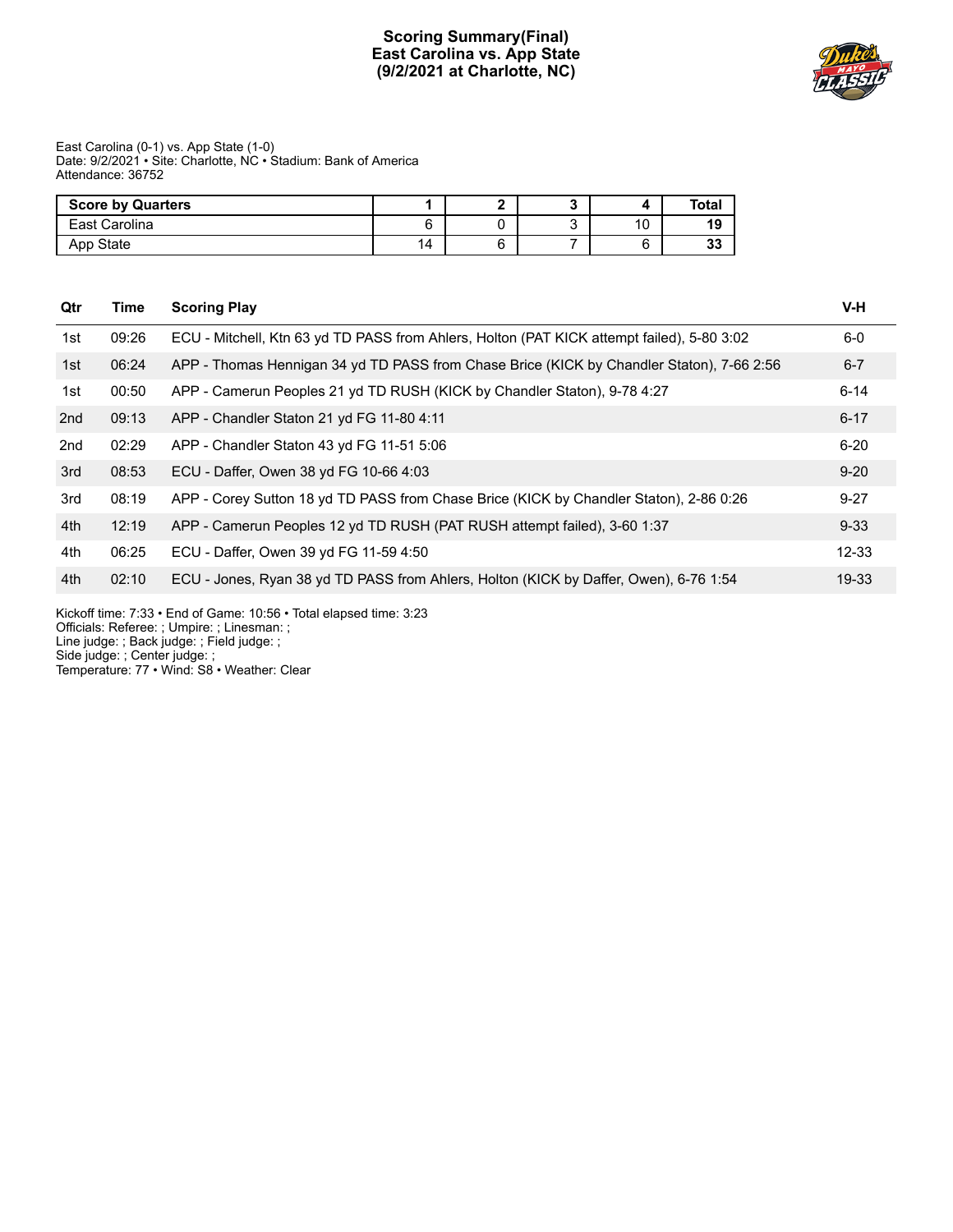# **Team Statistics(Final) East Carolina vs. App State (9/2/2021 at Charlotte, NC)**



|                                  | <b>ECU</b>     | <b>APP</b>     |
|----------------------------------|----------------|----------------|
| <b>FIRST DOWNS</b>               | 20             | 25             |
| Rushing                          | 4              | 10             |
| Passing                          | 14             | 12             |
| Penalty                          | $\overline{2}$ | $\mathbf{3}$   |
| <b>NET YARDS RUSHING</b>         | 96             | 226            |
| <b>Rushing Attempts</b>          | 24             | 36             |
| Average Per Rush                 | 4              | 6.3            |
| <b>Rushing Touchdowns</b>        | 0              | $\overline{2}$ |
| <b>Yards Gained Rushing</b>      | 126            | 242            |
| Yards Lost Rushing               | 30             | 16             |
| <b>NET YARDS PASSING</b>         | 300            | 259            |
| Completions-Attempts-Int         | $22 - 41 - 1$  | $20 - 27 - 1$  |
| Average Per Attempt              | 7.3            | 9.6            |
| Average Per Completion           | 13.6           | 13             |
| Passing Touchdowns               | $\overline{2}$ | $\overline{2}$ |
| <b>TOTAL OFFENSIVE YARDS</b>     | 396            | 485            |
| Total offensive plays            | 65             | 63             |
| Average Gain Per Play            | 6.1            | 7.7            |
| Fumbles: Number-Lost             | $1 - 1$        | $0-0$          |
| Penalties: Number-Yards          | $7 - 90$       | $7 - 65$       |
| <b>PUNTS-YARDS</b>               | 6-264          | 4-158          |
| Average Yards Per Punt           | 44.0           | 39.5           |
| Net Yards Per Punt               | 44.7           | 38.8           |
| Inside 20                        | $\overline{2}$ | $\sqrt{2}$     |
| 50+ Yards                        | 1              | 0              |
| Touchbacks                       | 0              | $\mathsf 0$    |
| Fair catch                       | 5              | 3              |
| <b>KICKOFFS-YARDS</b>            | 4-253          | 7-438          |
| Average Yards Per Kickoff        | 63.3           | 62.6           |
| Net Yards Per Kickoff            | 44.5           | 52             |
| <b>Touchbacks</b>                | 0              | 3              |
| Punt returns: Number-Yards-TD    | $1 - 3 - 0$    | $1 - 4 - 0$    |
| Average Per Return               | 3              | -4             |
| Kickoff returns: Number-Yards-TD | $4 - 75 - 0$   | $3 - 74 - 0$   |
| Average Per Return               | 18.8           | 24.7           |
| Interceptions: Number-Yards-TD   | $1 - 20 - 0$   | $1 - 0 - 0$    |
| Fumble Returns: Number-Yards     |                | $1 - 0$        |
| Miscellaneous Yards              | 0              | $\mathbf 0$    |
| Possession Time                  | 27:57          | 32:03          |
| 1st Quarter                      | 06:23          | 08:37          |
| 2nd Quarter                      | 05:43          | 09:17          |
| 3rd Quarter                      | 07:55          | 07:05          |
| 4th Quarter                      | 07:56          | 07:04          |
| <b>Third-Down Conversions</b>    | 5 of 16        | 4 of 11        |
| Fourth-Down Conversions          | 2 of 3         | $0$ of $0$     |
| Red Zone Scores-Chances          | 2 of 2         | 4 of 5         |
| Touchdowns                       | 0              | 2              |
| <b>Field Goals</b>               | 2 of 2         | 2 of 2         |
| Sacks By: Number-Yards           | $1 - 8$        | $4 - 27$       |
| <b>PAT Kicks</b>                 | $1 - 2$        | $3 - 3$        |
| <b>Field Goals</b>               | 2 of 2         | 2 of 2         |
| Points off turnovers             | 3              | 0              |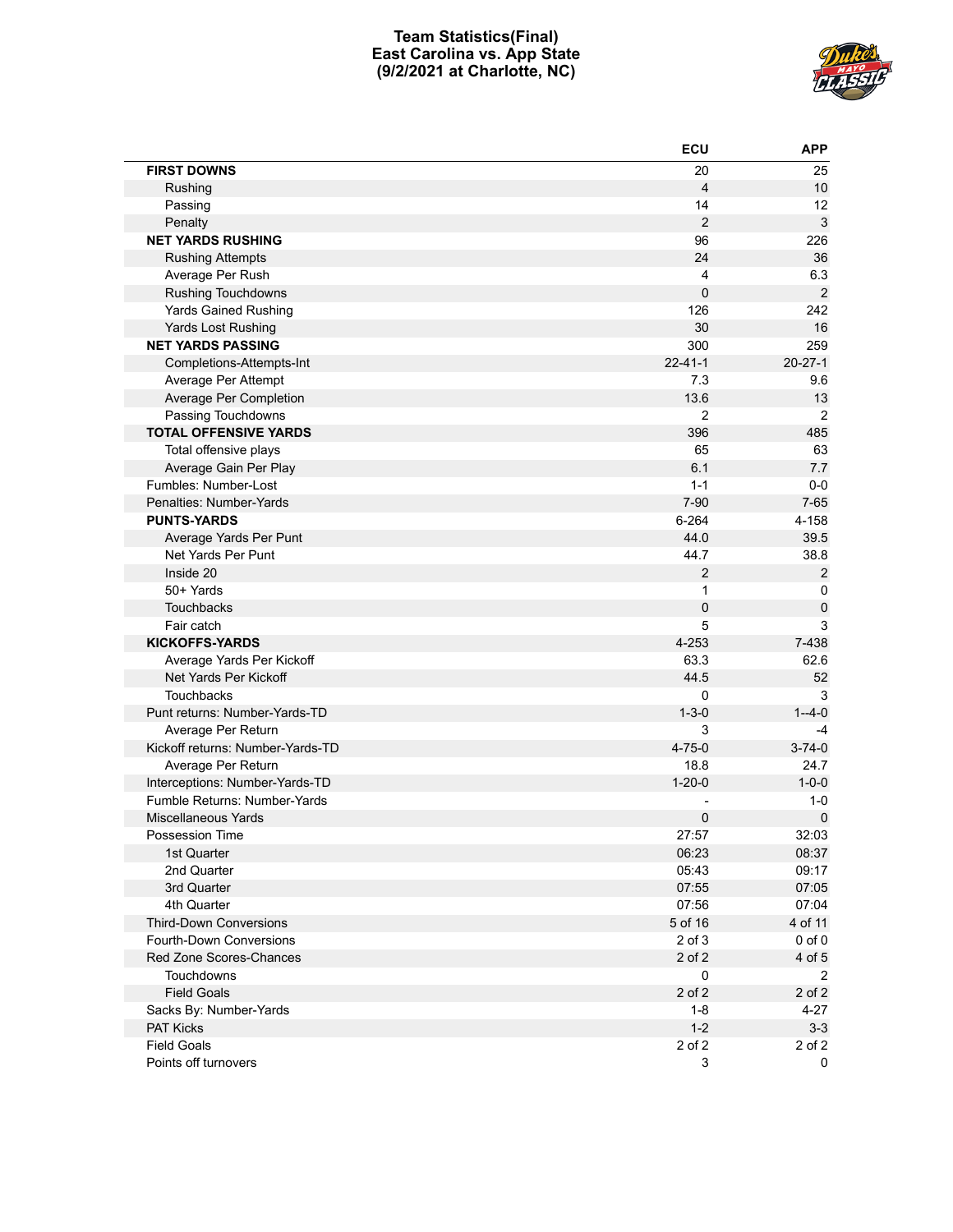### **Individual Statistics(Final) East Carolina vs. App State (9/2/2021 at Charlotte, NC)**



# **East Carolina App** State

| <b>Rushing</b>                 |        | No.    | Gain          |        | Loss           | Net                  | TD |        | Lg             | Avg                     |
|--------------------------------|--------|--------|---------------|--------|----------------|----------------------|----|--------|----------------|-------------------------|
| Mitchell, Ktn                  |        | 4      | 50            |        | 0              | 50                   | 0  |        | 39             | 12.5                    |
| Ahlers, Holton                 |        | 12     | 51            |        | 27             | 24                   | 0  |        | 12             | 2                       |
| Harris, Rahjai                 |        | 8      | 25            |        | 3              | 22                   | 0  |        | 8              | 2.8                     |
| <b>Totals</b>                  |        | 24     | 126           |        | 30             | 96                   | 0  |        | 39             | 4                       |
|                                |        |        |               |        |                |                      |    |        |                |                         |
| <b>Passing</b>                 |        |        | $C-A-I$       |        | Yds            | TD                   |    | Long   |                | Sack                    |
| Ahlers, Holton                 |        |        | $22 - 40 - 1$ |        | 300            | 2                    |    | 63     |                | 4                       |
| Team                           |        |        | $0 - 1 - 0$   |        | 0              | 0                    |    | 0      |                | 0                       |
| <b>Totals</b>                  |        |        | $22 - 41 - 1$ |        | 300            | $\overline{2}$       |    | 63     |                | 4                       |
| <b>Receiving</b>               |        |        | No.           |        | Yards          | TD                   |    | Long   |                | Tgt                     |
| Mitchell, Ktn                  |        |        | 5             |        | 79             | 1                    |    |        | 63             | 7                       |
| Harris, Rahjai                 |        |        | 4             |        | 56             | 0                    |    |        | 19             | 6                       |
| Snead, Tyler                   |        |        | 4             |        | 27             | 0                    |    |        | 12             | 6                       |
| Hatfield, Jsi                  |        |        | 3             |        | 51             | 0                    |    |        | 29             | 5                       |
| Johnson, C.J.                  |        |        | 3             |        | 24             | 0                    |    |        | 13             | 3                       |
| Jones, Ryan                    |        |        | 1             |        | 38             | 1                    |    |        | 38             | $\overline{\mathbf{c}}$ |
| Omotosho, Audie                |        |        | 1             |        | 15             | 0                    |    |        | 15             | 3                       |
| Bivens, Bruce                  |        |        | 1             |        | 10             | 0                    |    |        | 10             | 3                       |
| <b>Totals</b>                  |        |        | 22            |        | 300            | $\overline{2}$       |    |        | 63             | 39                      |
|                                |        |        |               |        |                |                      |    |        |                |                         |
|                                |        |        |               |        |                |                      |    |        |                |                         |
| <b>Punting</b>                 |        | No.    | Yds           |        | Avg            | Long                 |    |        | ln20           | TВ                      |
| Young, Jonn                    |        | 6      | 264           |        | 44.0           |                      | 54 |        | $\overline{c}$ | 0                       |
| <b>Totals</b>                  |        | 6      | 264           |        | 44.0           |                      | 54 |        | $\overline{2}$ | 0                       |
|                                |        | Punt   |               |        | <b>Kickoff</b> |                      |    |        |                |                         |
| <b>Returns</b>                 | No     | Yds    |               | No     | Yds            |                      |    | No     | Intercept      |                         |
|                                |        |        | Lg            |        |                | Lg                   |    |        | Yds            | Lg                      |
| Snead, Tyler<br>McMillian, Ja' | 1<br>0 | 3<br>0 | 3<br>0        | 4<br>0 | 75<br>0        | $\overline{24}$<br>0 |    | 0<br>1 | 0              | 0<br>20                 |
| <b>Totals</b>                  | 1      | 3      | 3             | 4      | 75             | 24                   |    | 1      | 20<br>20       | 20                      |
|                                |        |        |               |        |                |                      |    |        |                |                         |
| <b>Field goals</b>             |        |        | Qtr Time      |        | Dist           |                      |    |        | Result         |                         |
| Daffer, Owen                   |        | 3rd    | 08:53         |        | 38 yards       |                      |    | good   |                |                         |
| Daffer, Owen                   |        | 4th    | 06:25         |        | 39 yards       |                      |    | good   |                |                         |
| <b>Kickoffs</b>                |        | No.    | <b>Yards</b>  |        |                | Avg                  |    | TB     | <b>OB</b>      |                         |
| Daffer, Owen                   |        | 4      | 253 yards     |        |                | 63.3                 |    | 0      | 1              |                         |
| All-purpose                    |        |        | Run           | Rcv    | <b>KR</b>      | <b>PR</b>            |    | IR     |                | <b>Total</b>            |
| Mitchell, Ktn                  |        |        | 50            | 79     |                | 0                    | 0  | 0      |                | 129                     |
| Snead, Tyler                   |        |        | 0             | 27     | 75             |                      | 3  | 0      |                | 105                     |
| Harris, Rahjai                 |        |        | 22            | 56     |                | 0                    | 0  | 0      |                | 78                      |

FUMBLES: East Carolina- Snead, Tyler 1-1 . App State- .

| <b>Rushing</b>         |              | No.           | Gain           | Loss  |                | Net            | TD        |                | Lg             | Avg            |
|------------------------|--------------|---------------|----------------|-------|----------------|----------------|-----------|----------------|----------------|----------------|
| Nate Noel              |              | 15            | 129            |       | 3              | 126            |           | 0              | 46             | 8.4            |
| <b>Camerun Peoples</b> |              | 14            | 101            |       | 1              | 100            |           | 2              | 21             | 7.1            |
| Chase Brice            |              | 5             | 11             |       | 10             | 1              |           | 0              | 5              | 0.2            |
| <b>Anderson Castle</b> |              | 2             | 1              |       | 2              | -1             |           | 0              | 1              | $-0.5$         |
| <b>Totals</b>          |              | 36            | 242            |       | 16             | 226            |           | $\overline{2}$ | 46             | 6.3            |
| Passing                |              | $C-A-I$       |                | Yds   | TD             |                | Long      |                |                | Sack           |
| <b>Chase Brice</b>     |              | $20 - 27 - 1$ |                | 259   | 2              |                |           | 68             |                | 1              |
| <b>Totals</b>          |              | $20 - 27 - 1$ |                | 259   | $\overline{2}$ |                |           | 68             |                | 1              |
| <b>Receiving</b>       |              |               | No.            | Yards |                | TD             |           | Long           |                | Tgt            |
| Thomas Hennigan        |              |               | 4              |       | 114            | 1              |           |                | 68             | 5              |
| Corey Sutton           |              |               | 4              |       | 52             | 1              |           |                | 18             | 6              |
| Jalen Virgil           |              |               | $\overline{2}$ |       | 27             | 0              |           |                | 18             | 3              |
| C. Wells               |              |               | 2              |       | 22             | 0              |           |                | 15             | $\overline{c}$ |
| Christan Horn          |              |               | 2              |       | 7              | 0              |           |                | 10             | 2              |
| M. Williams            |              |               | $\overline{2}$ |       | 3              | 0              |           |                | 3              | 3              |
| Milan Tucker           |              |               | 1              |       | 20             | 0              |           |                | 20             | 1              |
| <b>Miller Gibbs</b>    |              |               | 1              |       | 6              | 0              |           |                | 6              | 2              |
| Henry Pearson          |              |               | 1              |       | 5              | 0              |           |                | 5              | 1              |
| Nate Noel              |              |               | 1              |       | 3              | 0              |           |                | 3              | $\mathbf{1}$   |
| Totals                 |              |               | 20             |       | 259            | $\overline{2}$ |           |                | 68             | 26             |
| <b>Punting</b>         |              | No.           | Yds            |       | Avg            | Long           |           |                | In20           | TВ             |
| <b>Xavier Subotsch</b> |              | 4             | 158            |       | 39.5           |                | 48        |                | 2              | 0              |
| <b>Totals</b>          |              | 4             | 158            |       | 39.5           |                | 48        |                | $\overline{2}$ | 0              |
|                        |              | Punt          |                |       | Kickoff        |                |           |                | Intercept      |                |
| <b>Returns</b>         | No           | Yds           | Lg             | No    | Yds            | Lg             |           | No             |                | Yds Lg         |
| Thomas Hennigan        | 1            | $-4$          | 0              | 0     | 0              | 0              |           | 0              |                | 0<br>0         |
| Jalen Virgil           | 0            | 0             | 0              | 3     | 74             | 34             |           | 0              |                | 0<br>0         |
| Ryan Huff              | 0            | 0             | 0              | 0     | 0              | 0              |           | 1              |                | 0<br>0         |
| Totals                 | $\mathbf{1}$ | $-4$          | 0              | 3     | 74             | 34             |           | $\mathbf{1}$   |                | 0<br>0         |
| <b>Field goals</b>     |              | Qtr           | Time           |       | Dist           |                |           |                | Result         |                |
| <b>Chandler Staton</b> |              | 2nd           | 09:13          |       | 21 yards       |                |           |                | good           |                |
| <b>Chandler Staton</b> |              | 2nd           | 02:29          |       | 43 yards       |                |           |                | good           |                |
| <b>Kickoffs</b>        |              | No.           | Yards          |       |                | Avg            |           | TB             |                | OВ             |
| Michael Hughes         | 7            |               | 438 yards      |       |                | 62.6           |           | 3              | 1              |                |
| All-purpose            |              |               | Run            | Rcv   | KR             |                | <b>PR</b> | IR             |                | <b>Total</b>   |
| <b>Nate Noel</b>       |              |               | 126            | 3     |                | 0              | 0         | 0              |                | 129            |
| Thomas Hennigan        |              |               | 0              | 114   |                | 0              | $-4$      | 0              |                | 110            |
| Jalen Virgil           |              |               | 0              | 27    | 74             |                | 0         | 0              |                | 101            |
| Camerun Peoples        |              |               | 100            | 0     |                | 0              | 0         | 0              |                | 100            |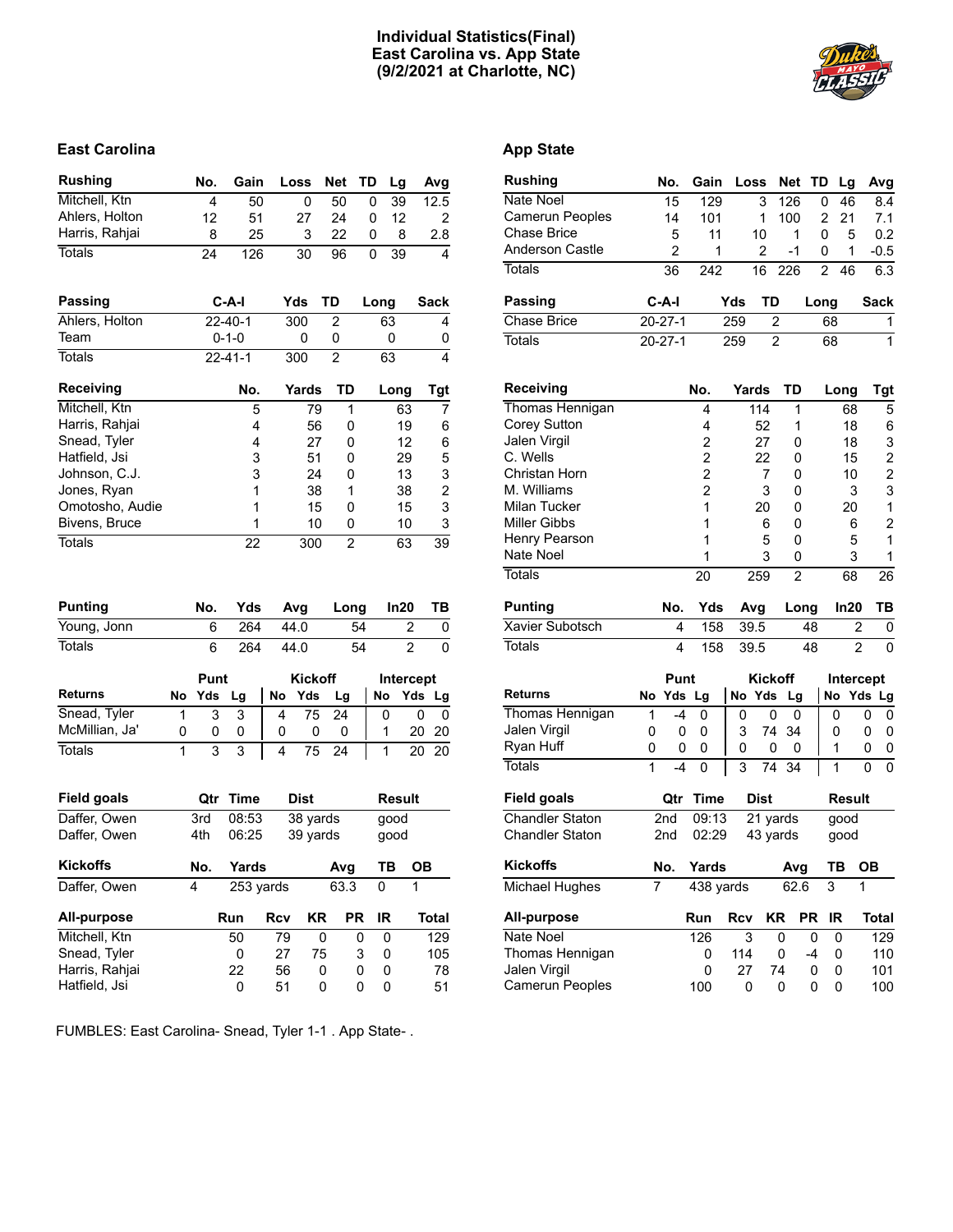# **Defensive Statistics(Final) East Carolina vs. App State (9/2/2021 at Charlotte, NC)**



| #              | <b>East Carolina</b> | Solo                    | Ast              | <b>Total</b>            | Sacks-Yds                    | <b>TFL-Yds</b>               | FF                       | FR-Yds                   | Int-Yds                  | <b>BrUp</b>              | <b>Blks</b>                  | QBH                      |
|----------------|----------------------|-------------------------|------------------|-------------------------|------------------------------|------------------------------|--------------------------|--------------------------|--------------------------|--------------------------|------------------------------|--------------------------|
| 21             | McMillian, Ja'       | 8                       | $\overline{2}$   | 10                      |                              |                              |                          |                          | $1 - 20$                 | 1                        |                              |                          |
|                | 34 Berry, Myles      | $\overline{\mathbf{c}}$ | 4                | 6                       | $\overline{\phantom{a}}$     |                              |                          |                          | $\overline{a}$           | $\overline{\phantom{a}}$ |                              |                          |
| 5.             | Bivens, Bruce        | 2                       | 3                | 5                       |                              |                              |                          |                          |                          |                          |                              |                          |
| 0              | Wilson, Jireh        | $\mathbf{1}$            | 3                | $\overline{4}$          | $\overline{\phantom{a}}$     |                              |                          |                          |                          | $\overline{\phantom{a}}$ |                              |                          |
| 9              | Ford, D.J.           | 3                       | 1                | 4                       |                              | $1.0 - 2$                    |                          |                          |                          | $\overline{a}$           |                              |                          |
|                | 27 Dourseau, Shawn   | 4                       | 0                | $\overline{4}$          |                              | $\overline{\phantom{0}}$     | $\overline{\phantom{m}}$ |                          |                          | $\overline{\phantom{a}}$ |                              |                          |
| $7^{\circ}$    | Powell, Juan         | 1                       | $\overline{2}$   | 3                       |                              | $\overline{a}$               |                          |                          |                          | $\overline{a}$           |                              |                          |
|                | 17 Saba, Warren      | 2                       | $\mathbf{1}$     | 3                       |                              | $1.0 - 3$                    |                          |                          |                          | $\overline{\phantom{a}}$ |                              |                          |
|                | 90 Morris, Elijah    | 2                       | 1                | 3                       |                              | $0.5 - 1$                    | ÷                        |                          |                          | $\overline{a}$           |                              |                          |
| $\overline{4}$ | Fleming, Malik       | $\mathbf{1}$            | $\mathbf{1}$     | $\overline{c}$          |                              |                              | $\overline{\phantom{m}}$ |                          |                          | $\overline{\phantom{a}}$ |                              |                          |
| 8              | Hickman, I.          | 1                       | 1                | $\overline{c}$          |                              | $1.0 - 2$                    |                          |                          |                          | $\overline{a}$           |                              |                          |
|                | 11 Lewis, Jeremy     | $\mathbf{1}$            | $\mathbf{1}$     | $\overline{c}$          | $\overline{\phantom{a}}$     | $0.5 - 1$                    | $\overline{a}$           |                          |                          | $\overline{\phantom{a}}$ |                              |                          |
|                | 23 Hickman, Damel    | 2                       | 0                | 2                       |                              | $1.0 - 2$                    | $\overline{a}$           |                          |                          | $\overline{a}$           |                              |                          |
|                | 51 Ramseur, Aaron    | $\overline{2}$          | $\pmb{0}$        | $\overline{c}$          |                              | $\overline{\phantom{a}}$     | $\overline{\phantom{m}}$ |                          |                          | $\overline{\phantom{a}}$ |                              |                          |
|                | 53 Ware, Suirad      | 1                       | 1                | 2                       | $1.0 - 8$                    | $1.0 - 8$                    | $\overline{a}$           |                          |                          | $\overline{a}$           |                              |                          |
|                | 55 Robinson, Jasi    | 0                       | $\overline{2}$   | $\overline{c}$          | $\overline{\phantom{a}}$     | $\overline{\phantom{a}}$     | $\overline{\phantom{a}}$ |                          |                          | $\overline{\phantom{a}}$ |                              |                          |
| 3.             | Mauney, Demetri      | 1                       | 0                | 1                       |                              | $\overline{a}$               |                          |                          |                          | $\overline{a}$           |                              |                          |
| 6              | Jackson, Teylor      | 0                       | $\mathbf{1}$     | $\mathbf{1}$            | $\overline{\phantom{a}}$     | $0.5 - 0$                    | $\overline{\phantom{m}}$ |                          |                          | $\overline{\phantom{a}}$ |                              |                          |
|                | 10 Smith, Xavier     | 0                       | 1                | 1                       |                              | $0.5 - 0$                    | $\overline{a}$           |                          |                          | $\overline{a}$           |                              |                          |
|                | 15 D'Abreau, Rick    | 0                       | $\mathbf{1}$     | $\mathbf{1}$            | $\overline{\phantom{a}}$     | $\overline{\phantom{0}}$     | $\overline{\phantom{a}}$ |                          |                          | $\overline{\phantom{a}}$ | $\overline{\phantom{a}}$     |                          |
|                | 20 Johnson, Nolan    | 1                       | 0                | 1                       |                              |                              | $\overline{\phantom{0}}$ |                          |                          |                          |                              |                          |
|                | 24 Wilk, Teagan      | $\mathbf{1}$            | $\pmb{0}$        | $\mathbf{1}$            | $\overline{\phantom{a}}$     | $\overline{\phantom{0}}$     | $\overline{\phantom{a}}$ |                          |                          | $\overline{\phantom{a}}$ |                              |                          |
|                | 32 Wood, Julius      | 0                       | 1                | 1                       |                              |                              | ÷                        |                          |                          |                          |                              |                          |
|                | 42 Wilson, G'Mone    | 0                       | $\mathbf{1}$     | $\mathbf{1}$            | $\overline{\phantom{a}}$     | $\overline{\phantom{0}}$     | $\overline{\phantom{a}}$ | $\overline{a}$           | $\overline{\phantom{a}}$ | $\overline{\phantom{a}}$ | $\overline{\phantom{a}}$     |                          |
|                | 96 McKinnie, D'Ang   | 1                       | 0                | 1                       |                              | $\overline{a}$               | $\overline{\phantom{a}}$ | $\overline{a}$           | $\overline{a}$           |                          | $\overline{\phantom{0}}$     |                          |
|                | <b>Totals</b>        | 37                      | 28               | 65                      | $1 - 8$                      | $7.0 - 19$                   | $\pmb{0}$                | $0-0$                    | $1 - 20$                 | $\mathbf{1}$             | 0                            | $\pmb{0}$                |
|                |                      |                         |                  |                         |                              |                              |                          |                          |                          |                          |                              |                          |
|                |                      |                         |                  |                         |                              |                              |                          |                          |                          |                          |                              |                          |
| #              | <b>App State</b>     | Solo                    | Ast              | <b>Total</b>            | Sacks-Yds                    | <b>TFL-Yds</b>               | FF                       | FR-Yds                   | Int-Yds                  | <b>BrUp</b>              | <b>Blks</b>                  | QBH                      |
| 52             | D'Marco Jackson      | 5                       | $\mathsf 3$      | 8                       | $\overline{\phantom{0}}$     | $1.0 - 3$                    |                          |                          |                          |                          |                              | 1                        |
| 31             | Nick Hampton         | 3                       | 3                | 6                       | $1.0 - 8$                    | $1.0 - 8$                    | $\overline{\phantom{a}}$ | $\overline{\phantom{a}}$ | $\overline{\phantom{a}}$ | $\overline{\phantom{a}}$ |                              |                          |
| 6              | Camerun Peoples      | 3                       | $\overline{2}$   | 5                       |                              | $\overline{a}$               | $\overline{a}$           |                          |                          |                          |                              |                          |
| 15             | T.D. Roof            | $\overline{c}$          | $\overline{2}$   | $\overline{4}$          |                              | $\overline{\phantom{a}}$     | $\overline{\phantom{a}}$ | $\overline{\phantom{a}}$ | $\overline{\phantom{a}}$ | $\overline{\phantom{a}}$ | $\overline{\phantom{a}}$     | 1                        |
| 29             | <b>B.</b> Harrington | 3                       | $\mathbf{1}$     | 4                       | $1.5 - 9$                    | $1.5 - 9$                    | $\overline{a}$           |                          |                          |                          | $\overline{\phantom{a}}$     |                          |
| 3              | Shaun Jolly          | 3                       | $\mathbf 0$      | 3                       | $\overline{\phantom{a}}$     | $\overline{\phantom{a}}$     | $\overline{\phantom{a}}$ | $\overline{\phantom{a}}$ | $\overline{\phantom{a}}$ | $\mathbf{1}$             | $\overline{\phantom{a}}$     |                          |
| 7              | Chase Brice          | 3                       | 0                | 3                       |                              |                              |                          |                          |                          |                          |                              |                          |
|                | 7C Trey Cobb         | $\overline{c}$          | $\mathbf{1}$     | 3                       | $\overline{\phantom{0}}$     |                              |                          |                          |                          |                          |                              |                          |
| 10             | <b>Tim Frizzell</b>  | 1                       | $\boldsymbol{2}$ | 3                       | $1.0 - 9$                    | $1.0 - 9$                    |                          |                          |                          |                          |                              |                          |
| 21             | Ryan Huff            | $\overline{c}$          | $\mathbf{1}$     | 3                       | $\overline{\phantom{0}}$     | $\overline{\phantom{a}}$     | $\overline{\phantom{a}}$ | $\overline{\phantom{a}}$ | $1 - 0$                  | $\mathbf{1}$             | $\overline{\phantom{a}}$     |                          |
| 6J             | Steven Jones Jr      | $\overline{\mathbf{c}}$ | $\mathbf 0$      | 2                       | $\blacksquare$               | $\overline{a}$               | $\frac{1}{2}$            | $\overline{\phantom{0}}$ | $\blacksquare$           | $\overline{\phantom{a}}$ | $\qquad \qquad \blacksquare$ |                          |
| 51             | <b>Tyler Bird</b>    | $\overline{2}$          | $\mathbf 0$      | $\overline{\mathbf{c}}$ | $\qquad \qquad -$            | $\qquad \qquad \blacksquare$ | $\mathbf{1}$             | $\overline{\phantom{a}}$ | $\overline{\phantom{a}}$ | $\overline{\phantom{a}}$ | $\blacksquare$               | $\mathbf{1}$             |
| 4              | Nicholas Ross        | 0                       | $\mathbf{1}$     | 1                       | $\frac{1}{2}$                | $\blacksquare$               | $\frac{1}{2}$            | $\overline{\phantom{0}}$ | $\qquad \qquad -$        | $\overline{\phantom{a}}$ | $\overline{\phantom{a}}$     | $\overline{\phantom{a}}$ |
| 12             | <b>Madison Cone</b>  | $\mathbf{1}$            | $\pmb{0}$        | $\mathbf{1}$            | $\blacksquare$               | $\qquad \qquad \blacksquare$ | $\overline{\phantom{a}}$ | $\overline{\phantom{a}}$ | $\overline{\phantom{a}}$ | $\overline{\phantom{a}}$ | $\overline{\phantom{a}}$     |                          |
| 36             | Kevon Haigler        | 1                       | 0                | 1                       | $\blacksquare$               | $\blacksquare$               | $\blacksquare$           | $\overline{\phantom{a}}$ | $\qquad \qquad -$        | $\overline{\phantom{a}}$ | $\overline{\phantom{a}}$     | -                        |
| 40             | Logan Doublin        | $\mathbf{1}$            | $\pmb{0}$        | $\mathbf{1}$            | $\overline{\phantom{a}}$     | $\overline{\phantom{a}}$     | $\overline{\phantom{a}}$ | $\overline{\phantom{a}}$ | $\overline{\phantom{a}}$ | $\overline{\phantom{a}}$ | $\overline{\phantom{a}}$     | ÷,                       |
| 48             | D. McKnight          | 0                       | $\mathbf{1}$     | 1                       | $\blacksquare$               | $\blacksquare$               | $\blacksquare$           | $\overline{\phantom{a}}$ | $\blacksquare$           | $\overline{\phantom{0}}$ | $\overline{\phantom{a}}$     | $\overline{\phantom{a}}$ |
| 50             | Dingle-Prince        | $\mathbf{1}$            | $\pmb{0}$        | $\mathbf{1}$            | $\overline{\phantom{a}}$     | $\overline{\phantom{a}}$     | $\overline{\phantom{a}}$ | $\overline{\phantom{a}}$ | $\overline{\phantom{a}}$ | $\overline{\phantom{a}}$ | $\overline{\phantom{a}}$     | ÷,                       |
| 88             | Henry Pearson        | 1                       | $\pmb{0}$        | 1                       | $\blacksquare$               | $\blacksquare$               | $\blacksquare$           | $\overline{\phantom{a}}$ | $\blacksquare$           | $\overline{\phantom{a}}$ | $\overline{\phantom{a}}$     | $\overline{\phantom{a}}$ |
| 93             | Karon White          | 0                       | $\mathbf{1}$     | $\mathbf{1}$            | $\qquad \qquad -$            | $\qquad \qquad \blacksquare$ | $\overline{\phantom{a}}$ | $\overline{\phantom{a}}$ | $\overline{\phantom{a}}$ | $\overline{\phantom{a}}$ | $\overline{\phantom{a}}$     | $\overline{a}$           |
| 5              | Thomas Hennigan      |                         |                  |                         | $\overline{a}$               | $\qquad \qquad -$            | $\blacksquare$           | $\overline{\phantom{a}}$ | $\blacksquare$           | $\mathbf{1}$             | $\blacksquare$               | $\overline{\phantom{a}}$ |
| 9              | Demetris Taylor      |                         |                  |                         | $\qquad \qquad \blacksquare$ | $\overline{\phantom{a}}$     | $\overline{\phantom{a}}$ | $\overline{\phantom{a}}$ | $\overline{\phantom{a}}$ | $\overline{\phantom{a}}$ | $\blacksquare$               | $\overline{\mathbf{c}}$  |
| 35             | Jalen McLeod         |                         |                  |                         | $\overline{a}$               | $\blacksquare$               | $\overline{\phantom{a}}$ | $\overline{\phantom{a}}$ | $\overline{a}$           | 1                        | $\overline{\phantom{a}}$     | $\overline{\phantom{a}}$ |
|                | 44 Anderson Castle   |                         |                  |                         | $\overline{\phantom{0}}$     | $\overline{\phantom{a}}$     | $\overline{\phantom{a}}$ | $1 - 0$                  | $\overline{\phantom{a}}$ | $\overline{\phantom{a}}$ | $\overline{\phantom{a}}$     | $\overline{\phantom{a}}$ |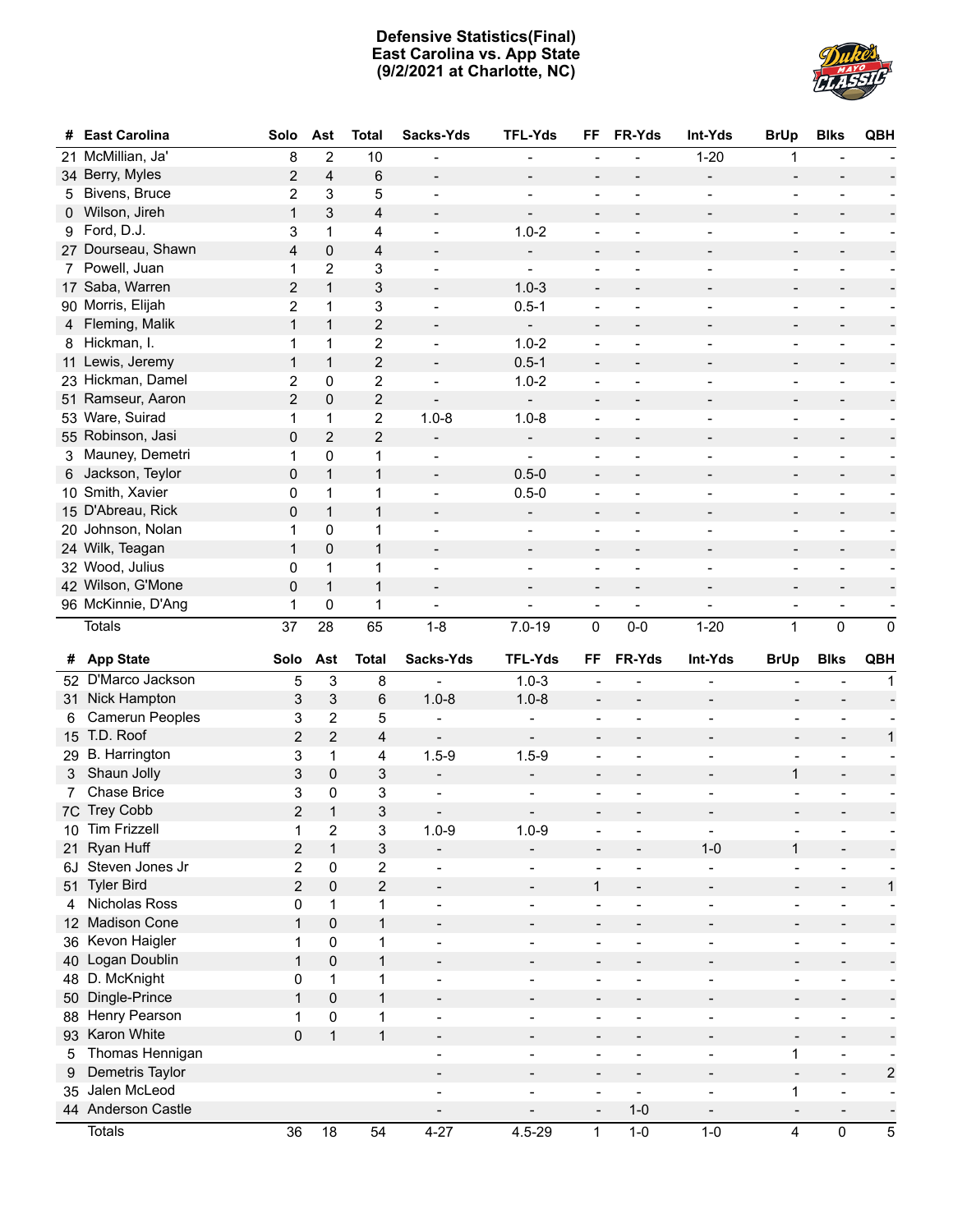# **Participation Report(Final) East Carolina vs. App State (9/2/2021 at Charlotte, NC)**



| <b>East Carolina</b> |    |                | <b>App State</b> |    |                |
|----------------------|----|----------------|------------------|----|----------------|
| Pos                  | ## | <b>OFFENSE</b> | Pos              | ## | <b>OFFENSE</b> |
| Pos                  | ## | <b>DEFENSE</b> | Pos              | ## | <b>DEFENSE</b> |

**East Carolina:**

**App State:**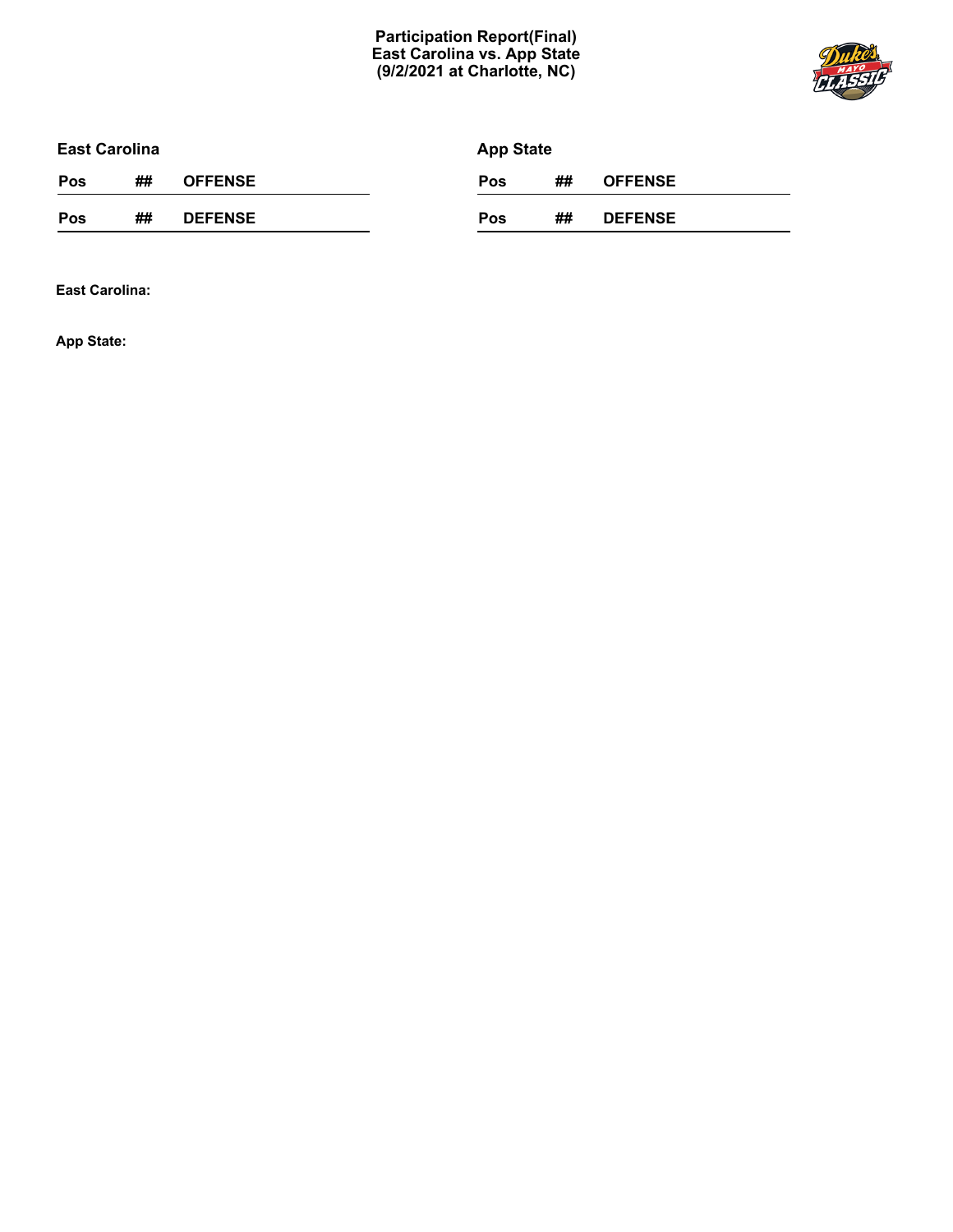# **Drive Chart (By Team)(Final) East Carolina vs. App State (9/2/2021 at Charlotte, NC)**



|            |     |                   |       | <b>Drive Started</b> |                    |       | <b>Drive Ended</b> |               | Consumed   |
|------------|-----|-------------------|-------|----------------------|--------------------|-------|--------------------|---------------|------------|
| Team       | Qtr | Spot              | Time  | <b>Obtained</b>      | Spot               | Time  | <b>How lost</b>    | <b>PI-Yds</b> | <b>TOP</b> |
| <b>ECU</b> | 1st | ECU <sub>20</sub> | 15:00 | KO                   | ECU <sub>25</sub>  | 13:36 | <b>PUNT</b>        | $3 - 5$       | 1:24       |
| <b>ECU</b> | 1st | ECU <sub>20</sub> | 12:28 | <b>PUNT</b>          | APP <sub>00</sub>  | 09:26 | *TD                | $5 - 80$      | 3:02       |
| <b>ECU</b> | 1st | ECU <sub>28</sub> | 06:16 | KO                   | ECU32              | 05:17 | <b>PUNT</b>        | $3 - 4$       | 0:59       |
| <b>ECU</b> | 1st | ECU <sub>25</sub> | 00:50 | KO                   | <b>IECU43</b>      | 13:24 | <b>PUNT</b>        | $6 - 18$      | 2:26       |
| <b>ECU</b> | 2nd | ECU <sub>15</sub> | 09:05 | KO                   | ECU <sub>23</sub>  | 07:35 | <b>PUNT</b>        | $3 - 8$       | 1:30       |
| <b>ECU</b> | 2nd | ECU <sub>20</sub> | 02:29 | KO                   | APP40              | 00:00 | <b>INT</b>         | $10 - 40$     | 2:29       |
| <b>ECU</b> | 3rd | ECU <sub>14</sub> | 12:56 | <b>PUNT</b>          | APP <sub>20</sub>  | 08:53 | *FG                | $10 - 66$     | 4:03       |
| <b>ECU</b> | 3rd | ECU <sub>20</sub> | 08:19 | KO                   | APP42              | 04:38 | <b>PUNT</b>        | $7 - 38$      | 3:41       |
| <b>ECU</b> | 3rd | ECU <sub>13</sub> | 00:11 | <b>PUNT</b>          | IECU <sub>15</sub> | 13:48 | <b>PUNT</b>        | $3 - 2$       | 1:23       |
| <b>ECU</b> | 4th | ECU14             | 12:19 | KO                   | ECU <sub>14</sub>  | 12:11 | <b>FUMB</b>        | $0 - 0$       | 0:08       |
| ECU        | 4th | ECU <sub>20</sub> | 11:15 | INT                  | APP <sub>21</sub>  | 06:25 | *FG                | $11 - 59$     | 4:50       |
| ECU        | 4th | ECU <sub>24</sub> | 04:04 | <b>PUNT</b>          | APP00              | 02:10 | $*TD$              | $6 - 76$      | 1:54       |

| <b>East Carolina</b> | 1st<br>Qtr | 2nd<br>Qtr | 3rd<br>Qtr | 4th<br>Qtr | 1st<br>Half | 2nd<br>Half | Total    |
|----------------------|------------|------------|------------|------------|-------------|-------------|----------|
| Time of possession   | 06:23      | 05:43      | 07:55      | 07:56      | 12:6        | 15:51       | 27:57    |
| 3rd down conversions | 1-3        | $0 - 4$    | 1-4        | $3-5$      | $1 - 7$     | $4 - 9$     | $5 - 16$ |
| 4th down conversions | ი-ი        | $1 - 2$    | 1-1        | ი-ი        | $1 - 2$     |             | $2 - 3$  |

|            |     |                   |       | <b>Drive Started</b> |                   |       | <b>Drive Ended</b> |               | <b>Consumed</b> |
|------------|-----|-------------------|-------|----------------------|-------------------|-------|--------------------|---------------|-----------------|
| Team       | Qtr | Spot              | Time  | <b>Obtained</b>      | Spot              | Time  | <b>How lost</b>    | <b>PI-Yds</b> | <b>TOP</b>      |
| <b>APP</b> | 1st | APP30             | 13:36 | <b>PUNT</b>          | APP35             | 12:28 | <b>PUNT</b>        | $3 - 5$       | 1:08            |
| <b>APP</b> | 1st | APP34             | 09:20 | KO.                  | ECU00             | 06:24 | $*TD$              | $7 - 66$      | 2:56            |
| <b>APP</b> | 1st | APP22             | 05:17 | <b>PUNT</b>          | ECU00             | 00:50 | *TD                | $9 - 78$      | 4:27            |
| <b>APP</b> | 2nd | APP <sub>16</sub> | 13:24 | <b>PUNT</b>          | ECU04             | 09:13 | *FG                | $11 - 80$     | 4:11            |
| <b>APP</b> | 2nd | APP23             | 07:35 | <b>PUNT</b>          | ECU <sub>26</sub> | 02:29 | *FG                | $11 - 51$     | 5:06            |
| <b>APP</b> | 2nd | APP <sub>20</sub> | 00:00 | <b>INT</b>           | APP <sub>20</sub> | 15:00 | <b>HALF</b>        | $0 - 0$       | 0:00            |
| <b>APP</b> | 3rd | APP21             | 14:55 | KO                   | APP45             | 12:56 | <b>PUNT</b>        | $4 - 24$      | 1:59            |
| <b>APP</b> | 3rd | APP <sub>14</sub> | 08:45 | KO                   | ECU00             | 08:19 | *TD                | $2 - 86$      | 0:26            |
| <b>APP</b> | 3rd | APP05             | 04:38 | <b>PUNT</b>          | ECU <sub>40</sub> | 00:11 | <b>PUNT</b>        | $7 - 55$      | 4:27            |
| <b>APP</b> | 4th | APP40             | 13:48 | <b>PUNT</b>          | ECU00             | 12:11 | *TD                | $3 - 60$      | 1:37            |
| <b>APP</b> | 4th | ECU <sub>14</sub> | 12:11 | <b>FUMB</b>          | ECU <sub>15</sub> | 11:15 | INT                | $2 - -1$      | 0:56            |
| <b>APP</b> | 4th | APP25             | 06:25 | KO                   | APP34             | 04:04 | <b>PUNT</b>        | $ 3 - 9 $     | 2:21            |
| <b>APP</b> | 4th | ECU <sub>47</sub> | 02:07 | KO                   | APP50             | 00:00 | <b>HALF</b>        | $ 3 - -3 $    | 2:07            |

|                      | 1st     | 2nd     | 3rd     | 4th   | 1st   | 2nd  |       |
|----------------------|---------|---------|---------|-------|-------|------|-------|
| <b>App State</b>     | Qtr     | Qtr     | Qtr     | Qtr   | Half  | Half | Total |
| Time of possession   | 08:37   | 09:17   | 07:05   | 07:04 | 17:54 | 14:9 | 32:03 |
| 3rd down conversions | $2 - 3$ | $2 - 4$ | $0 - 2$ | 0-2   | 4-7   | በ-4  | 4-11  |
| 4th down conversions | 0-0     | $0 - 0$ | 0-0     | 0-0   | 0-0   | ი-ი  | 0-0   |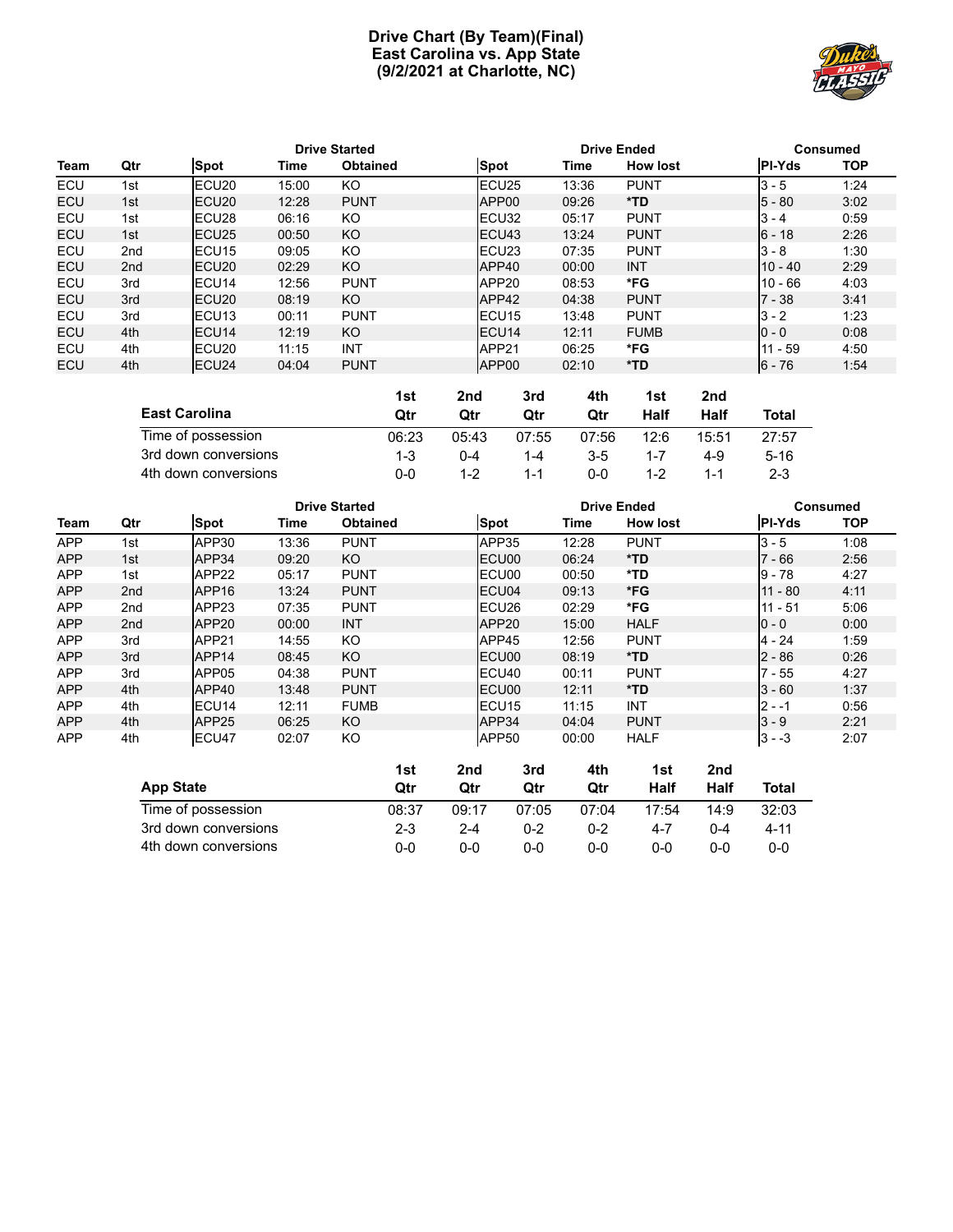### **Drive Chart (By Quarter)(Final) East Carolina vs. App State (9/2/2021 at Charlotte, NC)**



|            |                 | <b>Drive Started</b> |       |                 |                   | <b>Drive Ended</b> |                 | <b>Consumed</b> |            |
|------------|-----------------|----------------------|-------|-----------------|-------------------|--------------------|-----------------|-----------------|------------|
| Team       | Qtr             | Spot                 | Time  | <b>Obtained</b> | <b>Spot</b>       | Time               | <b>How lost</b> | <b>PI-Yds</b>   | <b>TOP</b> |
| ECU        | 1st             | ECU <sub>20</sub>    | 15:00 | <b>KO</b>       | ECU <sub>25</sub> | 13:36              | <b>PUNT</b>     | $3 - 5$         | 1:24       |
| <b>APP</b> | 1st             | APP30                | 13:36 | <b>PUNT</b>     | APP35             | 12:28              | <b>PUNT</b>     | $3 - 5$         | 1:08       |
| ECU        | 1st             | ECU <sub>20</sub>    | 12:28 | <b>PUNT</b>     | APP <sub>00</sub> | 09:26              | *TD             | $5 - 80$        | 3:02       |
| <b>APP</b> | 1st             | APP34                | 09:20 | KO.             | ECU00             | 06:24              | $*TD$           | $7 - 66$        | 2:56       |
| ECU        | 1st             | ECU <sub>28</sub>    | 06:16 | <b>KO</b>       | ECU32             | 05:17              | <b>PUNT</b>     | $3 - 4$         | 0:59       |
| <b>APP</b> | 1st             | APP22                | 05:17 | <b>PUNT</b>     | ECU00             | 00:50              | $*TD$           | $9 - 78$        | 4:27       |
| ECU        | 1st             | ECU <sub>25</sub>    | 00:50 | KO.             | ECU <sub>43</sub> | 13:24              | <b>PUNT</b>     | $6 - 18$        | 2:26       |
| <b>APP</b> | 2nd             | APP16                | 13:24 | <b>PUNT</b>     | ECU04             | 09:13              | $*FG$           | $11 - 80$       | 4:11       |
| ECU        | 2 <sub>nd</sub> | ECU <sub>15</sub>    | 09:05 | KO              | ECU <sub>23</sub> | 07:35              | <b>PUNT</b>     | $3 - 8$         | 1:30       |
| <b>APP</b> | 2 <sub>nd</sub> | APP <sub>23</sub>    | 07:35 | <b>PUNT</b>     | ECU <sub>26</sub> | 02:29              | *FG             | $11 - 51$       | 5:06       |
| ECU        | 2 <sub>nd</sub> | ECU <sub>20</sub>    | 02:29 | KO.             | APP40             | 00:00              | <b>INT</b>      | $10 - 40$       | 2:29       |
| <b>APP</b> | 2 <sub>nd</sub> | APP20                | 00:00 | <b>INT</b>      | APP <sub>20</sub> | 15:00              | <b>HALF</b>     | $0 - 0$         | 0:00       |
| <b>APP</b> | 3rd             | APP21                | 14:55 | KO.             | APP45             | 12:56              | <b>PUNT</b>     | $4 - 24$        | 1:59       |
| <b>ECU</b> | 3rd             | ECU14                | 12:56 | <b>PUNT</b>     | APP <sub>20</sub> | 08:53              | *FG             | $10 - 66$       | 4:03       |
| <b>APP</b> | 3rd             | APP14                | 08:45 | KO.             | ECU00             | 08:19              | *TD             | $2 - 86$        | 0:26       |
| <b>ECU</b> | 3rd             | ECU <sub>20</sub>    | 08:19 | KO.             | APP42             | 04:38              | <b>PUNT</b>     | $7 - 38$        | 3:41       |
| <b>APP</b> | 3rd             | APP05                | 04:38 | <b>PUNT</b>     | ECU <sub>40</sub> | 00:11              | <b>PUNT</b>     | $7 - 55$        | 4:27       |
| <b>ECU</b> | 3rd             | ECU <sub>13</sub>    | 00:11 | <b>PUNT</b>     | ECU <sub>15</sub> | 13:48              | <b>PUNT</b>     | $3 - 2$         | 1:23       |
| <b>APP</b> | 4th             | APP40                | 13:48 | <b>PUNT</b>     | ECU00             | 12:11              | *TD             | $3 - 60$        | 1:37       |
| <b>ECU</b> | 4th             | ECU <sub>14</sub>    | 12:19 | KO              | ECU <sub>14</sub> | 12:11              | <b>FUMB</b>     | $0 - 0$         | 0:08       |
| <b>APP</b> | 4th             | ECU <sub>14</sub>    | 12:11 | <b>FUMB</b>     | ECU <sub>15</sub> | 11:15              | <b>INT</b>      | $2 - -1$        | 0:56       |
| <b>ECU</b> | 4th             | ECU <sub>20</sub>    | 11:15 | <b>INT</b>      | APP21             | 06:25              | *FG             | $11 - 59$       | 4:50       |
| <b>APP</b> | 4th             | APP25                | 06:25 | KO.             | APP34             | 04:04              | <b>PUNT</b>     | $3 - 9$         | 2:21       |
| <b>ECU</b> | 4th             | ECU <sub>24</sub>    | 04:04 | <b>PUNT</b>     | APP <sub>00</sub> | 02:10              | $*TD$           | $6 - 76$        | 1:54       |
| <b>APP</b> | 4th             | ECU47                | 02:07 | KO              | APP50             | 00:00              | <b>HALF</b>     | $3 - -3$        | 2:07       |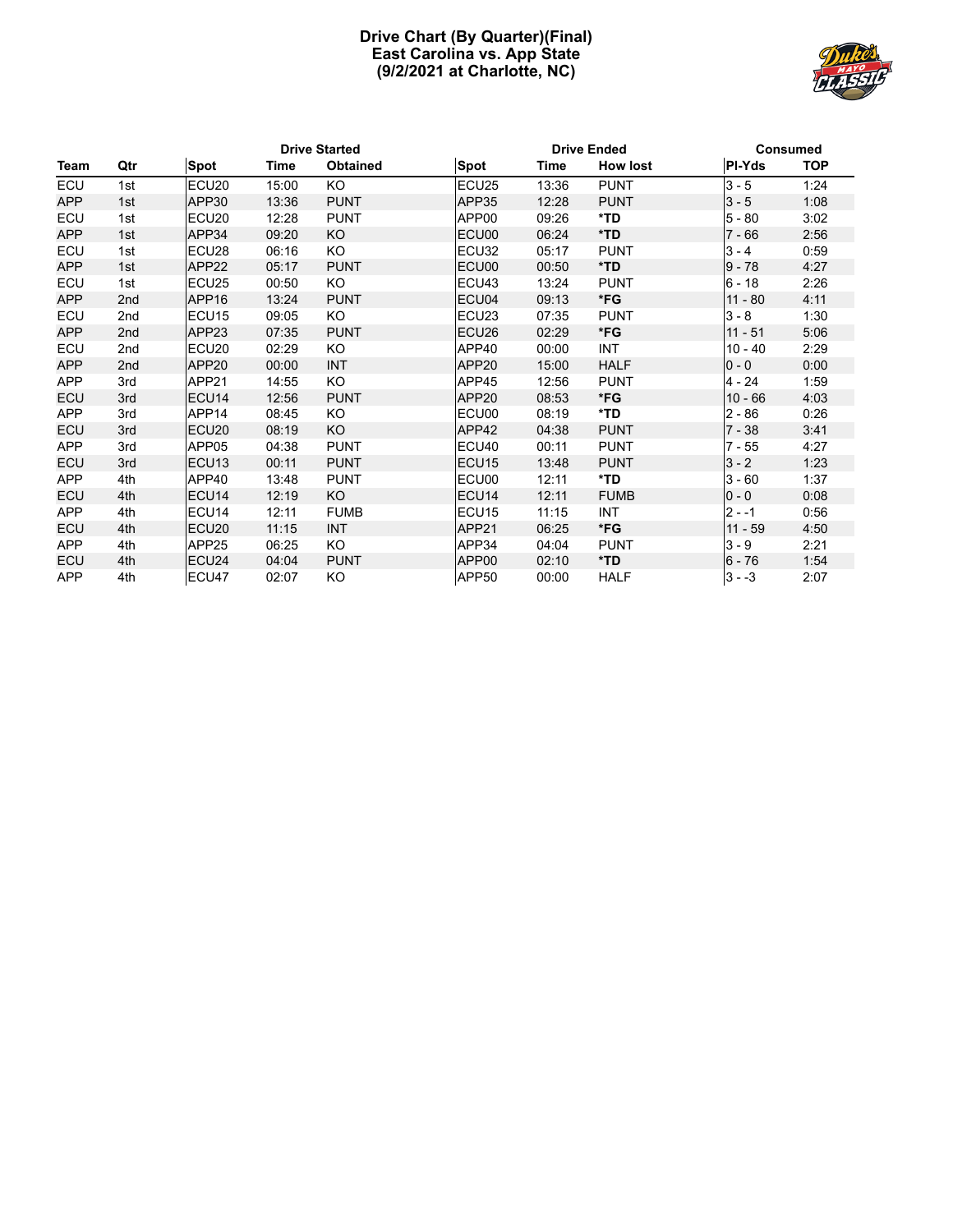# **Play-by-Play Summary (1st quarter) East Carolina vs. App State (9/2/2021 at Charlotte, NC)**



*EC wins toss and will receive. AP state will kick from the east APP ball on APP35.*

Michael Hughes kickoff 65 yards to the ECU0, touchback.

- 1-10 ECU25 Ahlers, Holton rush for no gain to the ECU25 (Nick Hampton).
- 2-10 ECU25 Mitchell, Ktn rush for no gain to the ECU25 (D'Marco Jackson3aKaron White).
- 3-10 ECU25 Ahlers, Holton pass incomplete to Omotosho, Audie.
- 4-10 ECU25 Young, Jonn punt 45 yards to the APP30, fair catch by Thomas Hennigan.

*Drive Summary: 3 plays, 0 yards, 1:24*

### **APP STATE drive start at 13:36.**

1-10 APP30 Chase Brice pass incomplete to Corey Sutton (McMillian, Ja').

- 2-10 APP30 Camerun Peoples rush for 5 yards to the APP35 (Ford, D.J.).
- 3-5 APP35 Chase Brice pass incomplete to Thomas Hennigan.
- 4-5 APP35 Xavier Subotsch punt 48 yards to the ECU17, Snead, Tyler return 3 yards to the ECU20 (D'Marco Jackson).
- *Drive Summary: 3 plays, 5 yards, 1:08*

### **EAST CAROLINA drive start at 12:28.**

- 1-10 ECU20 Harris, Rahjai rush for 3 yards to the ECU23 (Karon White3aTrey Cobb).
- 2-7 ECU23 Ahlers, Holton rush for 4 yards to the ECU27 (D'Marco Jackson3aKaron White).

| $3 - 3$ | ECU27 | Ahlers, Holton pass complete to Harris, Rahjai for 7 yards to the ECU34, 1ST DOWN ECU, out-of-bounds         | P |
|---------|-------|--------------------------------------------------------------------------------------------------------------|---|
|         |       | (Trev Cobb).                                                                                                 |   |
| 1-10    |       | ECU34 Ahlers, Holton pass complete to Johnson, C.J. for 13 yards to the ECU47, 1ST DOWN ECU (Ryan Huff).     | P |
| 1-10    |       | ECU47 Harris, Rahiai rush for no gain to the ECU47 (Karon White), PENALTY ECU holding 10 yards to the ECU37, |   |
|         |       | NO PI AY                                                                                                     |   |
| 1-20    |       | ECU37 Ahlers, Holton pass complete to Mitchell, Ktn for 63 yards to the APP0, 1ST DOWN ECU,                  | D |
|         |       | <b>TOUCHDOWN, clock 09:26. [09:26]</b>                                                                       |   |
| $1 - 0$ |       | APP03 Daffer, Owen kick attempt failed.                                                                      |   |

### **EAST CAROLINA 6, APP STATE 0**

*Drive Summary: 5 plays, 80 yards, 3:02*

Daffer, Owen kickoff 65 yards to the APP0, Jalen Virgil return 34 yards to the APP34 (Wilson, G'Mone3aWood, Julius).

### **APP STATE drive start at 09:20.**

| 1-10    |       | APP34 Chase Brice pass complete to Corey Sutton for 6 yards to the APP40 (Powell, Juan).                                                  |   |
|---------|-------|-------------------------------------------------------------------------------------------------------------------------------------------|---|
| $2 - 4$ | APP40 | Chase Brice pass complete to Henry Pearson for 5 yards to the APP45, 1ST DOWN APP (Bivens,<br>Bruce3aWilson, Jireh).                      | P |
| 1-10    |       | APP45 Nate Noel rush for 3 yards to the APP48 (Bivens, Bruce).                                                                            |   |
| $2 - 7$ |       | APP48 Chase Brice pass complete to Thomas Hennigan for 8 yards to the ECU44, 1ST DOWN APP (Powell,<br>Juan3aFord, D.J.).                  | P |
| 1-10    |       | ECU44 Nate Noel rush for 7 yards to the ECU37 (Ramseur, Aaron).                                                                           |   |
| $2 - 3$ |       | ECU37 Chase Brice rush for 3 yards to the ECU34, 1ST DOWN APP.                                                                            | R |
|         |       | 1-10 ECU34 Chase Brice pass complete to Thomas Hennigan for 34 yards to the ECU0, 1ST DOWN APP,<br><b>TOUCHDOWN, clock 06:24. [06:24]</b> | P |
| $1 - 0$ |       | ECU03 Chandler Staton kick attempt good.                                                                                                  |   |

# **EAST CAROLINA 6, APP STATE 7**

*Drive Summary: 7 plays, 66 yards, 2:56*

Michael Hughes kickoff 61 yards to the ECU4, Snead, Tyler return 24 yards to the ECU28 (Shaun Jolly).

### **EAST CAROLINA drive start at 06:16.**

1-10 ECU28 Ahlers, Holton pass incomplete to Bivens, Bruce (Jalen McLeod).

- 2-10 ECU28 Ahlers, Holton pass incomplete to Harris, Rahjai.
- 3-10 ECU28 Ahlers, Holton rush for 4 yards to the ECU32 (Madison Cone).
- 4-6 ECU32 Young, Jonn punt 46 yards to the APP22, fair catch by Thomas Hennigan.

*Drive Summary: 3 plays, 4 yards, 0:59*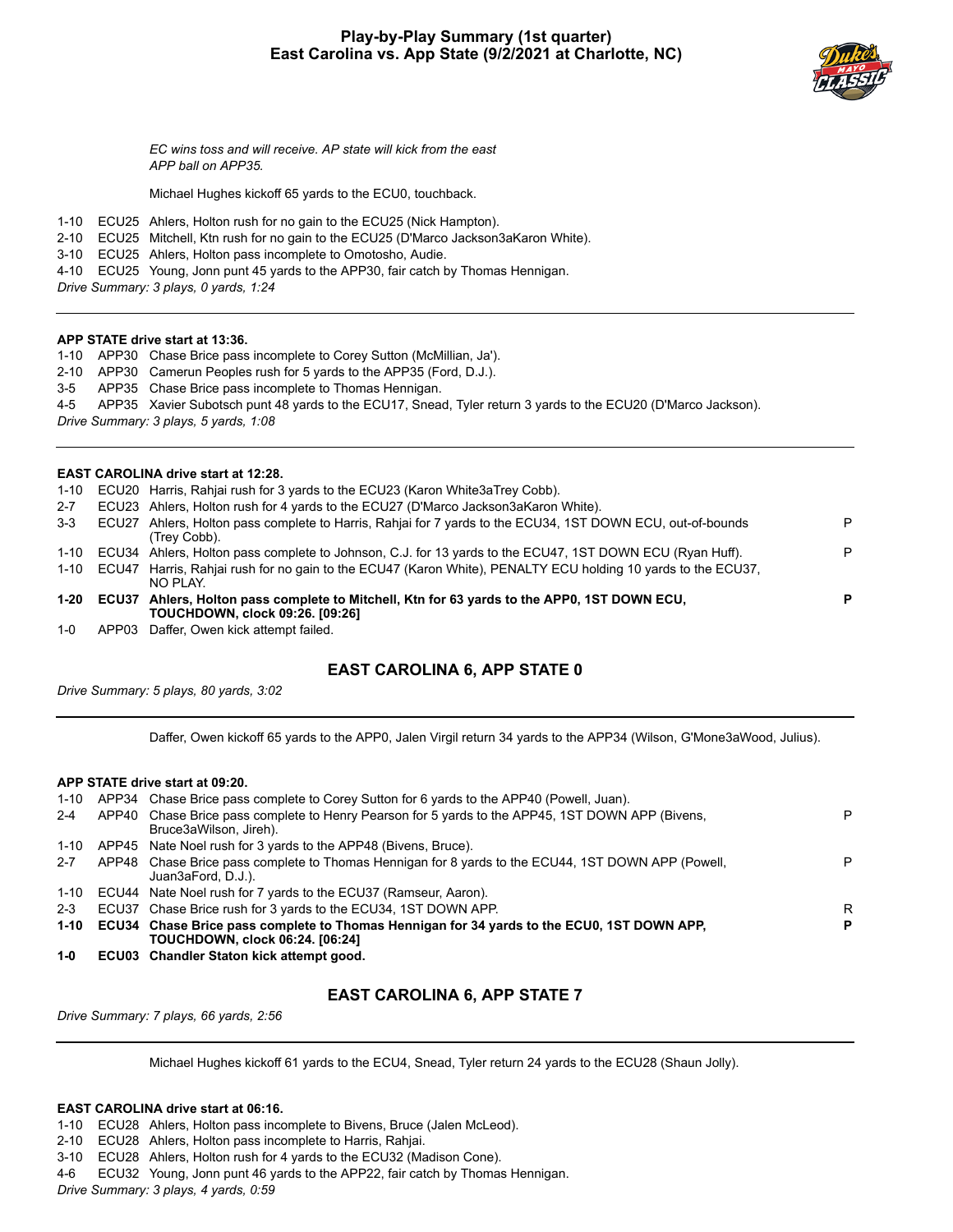|          |       | APP STATE drive start at 05:17.                                                                                                                      |   |
|----------|-------|------------------------------------------------------------------------------------------------------------------------------------------------------|---|
| 1-10     |       | APP22 Chase Brice pass complete to Jalen Virgil for 9 yards to the APP31, out-of-bounds (Dourseau, Shawn).                                           |   |
| $2 - 1$  |       | APP31 PENALTY APP false start 5 yards to the APP26.                                                                                                  |   |
| $2-6$    | APP26 | Camerun Peoples rush for 13 yards to the APP39, 1ST DOWN APP, out-of-bounds (McMillian, Ja').                                                        | R |
| $1 - 10$ | APP39 | Chase Brice pass incomplete to Jalen Virgil, dropped pass.                                                                                           |   |
| $2 - 10$ | APP39 | Chase Brice pass complete to Christan Horn for loss of 3 yards to the APP36 (Saba, Warren).                                                          |   |
| 3-13     | APP36 | Chase Brice pass complete to Corey Sutton for 13 yards to the APP49, 1ST DOWN APP (Wilson,<br>Jireh3aRobinson, Jasi).                                | P |
| 1-10     |       | APP49 Chase Brice pass complete to Thomas Hennigan for 11 yards to the ECU40 (Wilson, Jireh), PENALTY APP<br>holding 10 yards to the APP39, NO PLAY. |   |
| 1-20     |       | APP39 Chase Brice pass complete to Corey Sutton for 15 yards to the ECU46, out-of-bounds.                                                            |   |
| $2 - 5$  | ECU46 | Camerun Peoples rush for 4 yards to the ECU42 (Powell, Juan3aWare, Suirad).                                                                          |   |
| $3 - 1$  |       | ECU42 Chase Brice pass complete to Miller Gibbs for 6 yards to the ECU36, 1ST DOWN APP, out-of-bounds<br>(McMillian, Ja').                           | P |
| 1-10     |       | ECU36 PENALTY ECU personal foul (McMillian, Ja') 15 yards to the ECU21, 1ST DOWN APP.                                                                | Е |
| $1 - 10$ |       | ECU21 Camerun Peoples rush for 21 yards to the ECU0, 1ST DOWN APP, TOUCHDOWN, clock 00:50. [00:50]                                                   | R |
| 1-0      |       | ECU03 Chandler Staton kick attempt good.                                                                                                             |   |

# **EAST CAROLINA 6, APP STATE 14**

*Drive Summary: 9 plays, 78 yards, 4:27*

Michael Hughes kickoff 61 yards to the ECU4, Snead, Tyler return 21 yards to the ECU25 (D'Marco Jackson3aNick Hampton).

### **EAST CAROLINA drive start at 00:50.**

- 1-10 ECU25 Ahlers, Holton pass complete to Johnson, C.J. for 7 yards to the ECU32 (Steven Jones Jr).
- 2-3 ECU32 Ahlers, Holton pass complete to Johnson, C.J. for 4 yards to the ECU36, 1ST DOWN ECU, out-of-bounds (Steven Jones Jr).

P

# **END OF 1ST QUARTER: EAST CAROLINA 6, APP STATE 14**

|                        | Time               | <b>1st Downs</b>                                  |  | <b>Conversions</b> |     |            |          |                   |                  |
|------------------------|--------------------|---------------------------------------------------|--|--------------------|-----|------------|----------|-------------------|------------------|
| <b>Quarter Summary</b> | Score Poss R P X T |                                                   |  |                    | 3rd | 4th        | Rushina  | Passing           | <b>Penalties</b> |
| East Carolina          |                    | $06:23 \quad 0 \quad 4 \quad 0 \quad 4 \quad 1-3$ |  |                    |     | <u>ດ-ດ</u> | $5 - 11$ | $5 - 8 - 0 - 94$  | $2 - 25$         |
| App State              | 14                 | $08:37 \quad 3 \quad 5 \quad 1 \quad 9 \quad 2-3$ |  |                    |     | 0-0        | 7-56     | $9 - 12 - 0 - 93$ | $2 - 15$         |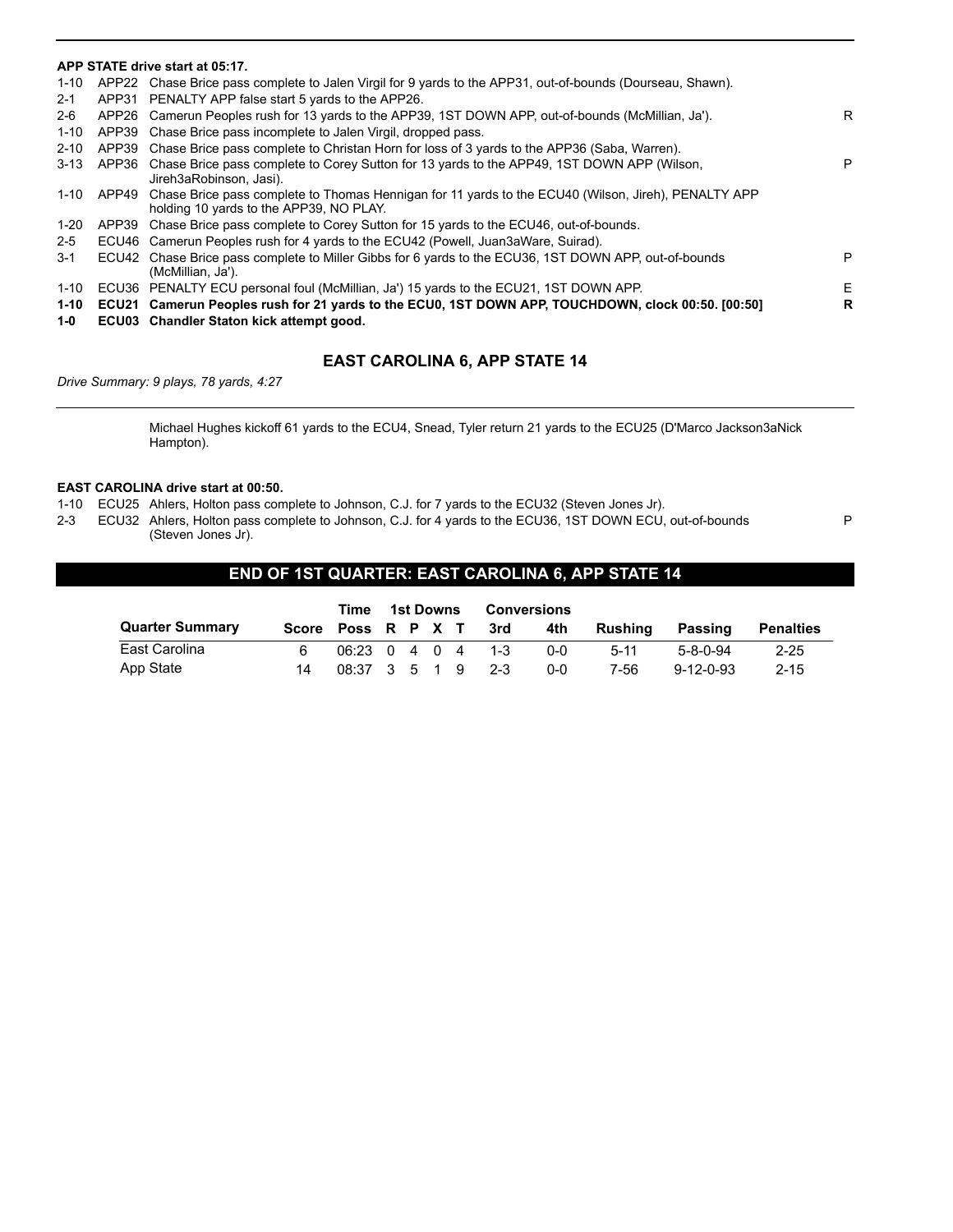### **Quickie Statistics (1st Quarter only) East Carolina vs. App State (9/2/2021 at Charlotte, NC)**



|                      |                                                                                            | ECU                   | <b>APP</b>             |          |                                |                     |                              |
|----------------------|--------------------------------------------------------------------------------------------|-----------------------|------------------------|----------|--------------------------------|---------------------|------------------------------|
|                      | Score                                                                                      | 6                     | 14                     |          |                                |                     |                              |
|                      | <b>FIRST DOWNS</b>                                                                         | 4                     | 9                      |          |                                |                     |                              |
|                      | <b>RUSHES-YARDS (NET)</b>                                                                  | $5 - 11$              | $7 - 56$               |          |                                |                     |                              |
|                      | <b>PASSING-YARDS (NET)</b>                                                                 | 94                    | 93                     |          |                                |                     |                              |
|                      | Passes Att-Comp-Int<br><b>TOTAL OFFENSE PLAYS-YARDS</b>                                    | $8 - 5 - 0$<br>13-105 | $12 - 9 - 0$<br>19-149 |          |                                |                     |                              |
|                      | Fumble Returns-Yards                                                                       | $0-0$                 | $0-0$                  |          |                                |                     |                              |
|                      | <b>Punt Returns-Yards</b>                                                                  | $1 - 3$               | $0-0$                  |          |                                |                     |                              |
|                      | Kickoff Returns-Yards                                                                      | $2 - 45$              | $1 - 34$               |          |                                |                     |                              |
|                      | Interception Returns-Yards                                                                 | $0-0$                 | $0-0$                  |          |                                |                     |                              |
|                      | Punts (Number-Avg)                                                                         | $2 - 45.5$            | $1 - 48.0$             |          |                                |                     |                              |
|                      | Fumbles-Lost                                                                               | $0-0$                 | $0-0$                  |          |                                |                     |                              |
|                      | Penalties-Yards                                                                            | $2 - 25$              | $2 - 15$               |          |                                |                     |                              |
|                      | Possession Time                                                                            | 06:23                 | 08:37                  |          |                                |                     |                              |
|                      | <b>Third-Down Conversions</b><br>Fourth-Down Conversions                                   | $1 - 3$<br>$0-0$      | $2 - 3$<br>$0-0$       |          |                                |                     |                              |
| <b>East Carolina</b> | <b>App State</b>                                                                           |                       |                        |          |                                |                     |                              |
| Rushing              | No.<br>Gain<br>Loss<br>Net<br>TD<br><b>Rushing</b><br>Avg<br>Lg                            | No.                   | Gain                   | Loss     | Net TD                         | Avg                 | Lg                           |
| Mitchell, Ktn        | 1<br>0<br>0<br>0<br>0<br>Nate Noel<br>0                                                    | 2                     | 10                     | 0        | 10<br>0                        |                     | 5                            |
| Ahlers, Holton       | 8<br>3<br>8<br>0<br>0<br>2.7<br>Camerun Peoples<br>4                                       | 4                     | 43                     | 0        | 43<br>$\mathbf{1}$             |                     | 10.8 21                      |
| Harris, Rahjai       | 3<br>3<br>0<br>3<br>$\mathbf{1}$<br>0<br>3<br><b>Chase Brice</b>                           | $\mathbf{1}$          | 3                      | $\Omega$ | 3<br>0                         |                     | 3<br>3                       |
| Passing              | C-A-I<br>Yds<br>TD<br>Passing<br>Lg<br>Sack                                                |                       | C-A-I                  | Yds      | TD<br>Lg                       |                     | Sack                         |
| Ahlers, Holton       | $5 - 8 - 0$<br>94<br>63<br><b>Chase Brice</b><br>O                                         |                       | $9 - 11 - 0$           | 93       | 34                             |                     |                              |
|                      |                                                                                            |                       |                        |          |                                |                     |                              |
| <b>Receiving</b>     | No.<br>Yards<br>TD<br>Receiving<br>Tgt<br>Lg                                               |                       | No.                    | Yards    | TD                             | Tgt                 |                              |
| Mitchell, Ktn        | Corey Sutton<br>63<br>$\mathbf 1$<br>63<br>1<br>1                                          |                       | 3                      |          | 34<br>0                        | 4                   | $\frac{Lg}{15}$              |
| Harris, Rahjai       | $\frac{2}{3}$<br>$\overline{7}$<br>0<br>$\mathbf{1}$<br>7<br>Thomas Hennigan               |                       | $\overline{2}$         |          | $\frac{42}{9}$<br>$\mathbf{1}$ | 3                   |                              |
| Johnson, C.J.        | 3<br>24<br>$\mathbf{0}$<br>13<br>Jalen Virgil<br>Christan Horn                             |                       | $\mathbf 1$<br>1       |          | 0<br>$-3$<br>$\Omega$          | $\overline{2}$<br>1 | $34$<br>$9$<br>$-3$          |
|                      |                                                                                            |                       |                        |          |                                |                     |                              |
| Punting              | No.<br>Yds<br>In20<br><b>Punting</b><br>Avg<br>Lng<br>TВ                                   | No.                   | Yds                    | Avg      | Lng                            | ln20                | TВ                           |
| Young, Jonn          | $\overline{2}$<br>91<br>45.5<br>46<br>0<br>$\Omega$<br>Xavier Subotsch                     |                       | 48<br>1                | 48.0     | 48                             | 0                   |                              |
| Punt Returns         | No.<br><b>Punt Returns</b><br>Yards<br>TD<br>Lg                                            |                       | No.                    |          | Yards                          | TD                  | Lg                           |
| Snead, Tyler         |                                                                                            |                       |                        |          |                                |                     |                              |
|                      |                                                                                            |                       |                        |          |                                |                     |                              |
| Kick Returns         | Yards<br><b>Kick Returns</b><br>No.<br>TD<br>Lg<br>$\overline{24}$<br>$\mathfrak{p}$<br>45 |                       | No.                    |          | Yards<br>34                    | TD<br>$\Omega$      | <u>Lg</u><br>$\overline{34}$ |
| Snead, Tyler         | Jalen Virgil                                                                               |                       |                        |          |                                |                     |                              |
| Tackles              | UA-A<br>TFL<br><b>Tackles</b><br>Total<br>Sacks                                            |                       | UA-A                   | Total    |                                | Sacks               | TFL                          |
| McMillian. Ja'       | D'Marco Jackson<br>2-0<br>2.0<br>0.0<br>0.0                                                |                       | 1-3                    | 2.5      |                                | 0.0                 | 0.0                          |
| Bivens, Bruce        | $1 - 1$<br>1.5<br>0.0<br>0.0<br>Nick Hampton                                               |                       | $1 - 1$                | 1.5      |                                | 0.0                 | 0.0                          |
| Wilson, Jireh        | 0.0<br>$0 - 2$<br>1.0<br>0.0                                                               |                       |                        |          |                                |                     |                              |
| Qtr<br>Time          | <b>Scoring Play</b>                                                                        |                       |                        |          |                                | V-H                 |                              |
| 09:26<br>1st         | ECU - Mitchell, Ktn 63 vd TD PASS from Ahlers, Holton 5-80 3:02                            |                       |                        |          |                                | $6-0$               |                              |

1st 09:26 ECU - Mitchell, Ktn 63 yd TD PASS from Ahlers, Holton 5-80 3:02<br>1st 06:24 APP - Thomas Hennigan 34 yd TD PASS from Chase Brice (KICK by Chandler Staton), 7-66 2:56<br>1st 00:50 APP - Camerun Peoples 21 y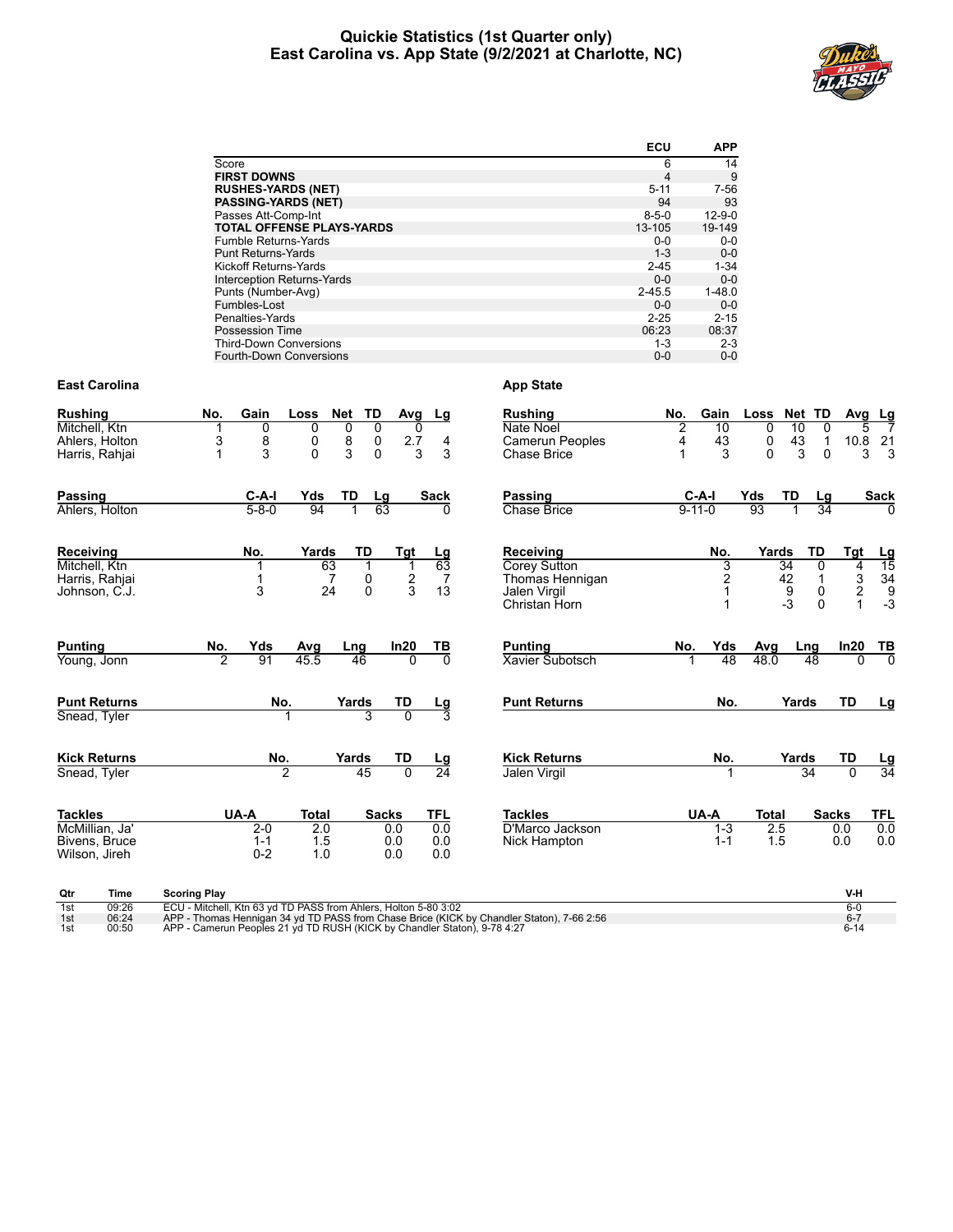# **Play-by-Play Summary (2nd quarter) East Carolina vs. App State (9/2/2021 at Charlotte, NC)**



- 1-10 ECU36 Start of 2nd quarter, clock 15:00. [15:00]
- 1-10 ECU36 Ahlers, Holton pass incomplete to Jones, Ryan, QB hurry by D'Marco Jackson.
- 2-10 ECU36 Ahlers, Holton rush for 5 yards to the ECU41, out-of-bounds (Chase Brice), PENALTY ECU holding 10 yards to the ECU31. *2nd and 15.*
- 2-15 ECU31 Ahlers, Holton pass complete to Snead, Tyler for 12 yards to the ECU43, out-of-bounds (B. Harrington).
- 3-3 ECU43 Timeout East Carolina, clock 13:36. [13:36]
- 3-3 ECU43 Ahlers, Holton pass incomplete to Omotosho, Audie (Shaun Jolly).
- 4-3 ECU43 Young, Jonn punt 41 yards to the APP16, fair catch by Thomas Hennigan.

*Drive Summary: 6 plays, 18 yards, 2:26*

### **APP STATE drive start at 13:24.**

| 1-10     | APP16 Nate Noel rush for 19 yards to the APP35, 1ST DOWN APP (Saba, Warren).                                | R  |
|----------|-------------------------------------------------------------------------------------------------------------|----|
| 1-10     | APP35 Chase Brice pass complete to C. Wells for 7 yards to the APP42, out-of-bounds (McMillian, Ja').       |    |
| $2 - 3$  | APP42 Chase Brice rush for 5 yards to the APP47, 1ST DOWN APP.                                              | R. |
| 1-10     | APP47 Nate Noel rush for 9 yards to the ECU44 (Saba, Warren3aMcMillian, Ja').                               |    |
| $2 - 1$  | ECU44 Chase Brice pass complete to M. Williams for 3 yards to the ECU41, 1ST DOWN APP (McMillian, Ja').     | P  |
| $1 - 10$ | ECU41 PENALTY ECU personal foul 15 yards to the ECU26, 1ST DOWN APP.                                        | E. |
| 1-10     | ECU26 Chase Brice pass incomplete to M. Williams.                                                           |    |
| $2 - 10$ | ECU26 Chase Brice pass complete to C. Wells for 15 yards to the ECU11, 1ST DOWN APP, out-of-bounds (Bivens, | P  |
|          | Bruce).                                                                                                     |    |
| $1 - 10$ | ECU11 Nate Noel rush for 2 yards to the ECU9 (Berry, Myles).                                                |    |
| 2-8      | ECU09 Nate Noel rush for 6 yards to the ECU3 (Berry, Myles3aBivens, Bruce).                                 |    |
|          |                                                                                                             |    |

3-2 ECU03 Nate Noel rush for loss of 1 yard to the ECU4 (Morris, Elijah3aSmith, Xavier).

**4-3 ECU04 Chandler Staton field goal attempt from 21 GOOD, clock 09:13. [09:13]**

### **EAST CAROLINA 6, APP STATE 17**

*Drive Summary: 11 plays, 80 yards, 4:11*

Michael Hughes kickoff 59 yards to the ECU6, Snead, Tyler return 19 yards to the ECU25, out-of-bounds (Camerun Peoples), PENALTY ECU holding 10 yards to the ECU15, 1st and 10, ECU ball on ECU15.

### **EAST CAROLINA drive start at 09:05.**

- 1-10 ECU15 Harris, Rahjai rush for 4 yards to the ECU19 (Karon White3aT.D. Roof).
- 2-6 ECU19 Harris, Rahjai rush for 4 yards to the ECU23 (Trey Cobb).
- 3-2 ECU23 Ahlers, Holton pass incomplete to Snead, Tyler (Ryan Huff).
- 4-2 ECU23 Young, Jonn punt 54 yards to the APP23, fair catch by Thomas Hennigan.

*Drive Summary: 3 plays, 8 yards, 1:30*

### **APP STATE drive start at 07:35.**

| 1-10     |       | APP23 Camerun Peoples rush for 4 yards to the APP27 (McMillian, Ja').                                                   |   |
|----------|-------|-------------------------------------------------------------------------------------------------------------------------|---|
| 2-6      | APP27 | Camerun Peoples rush for 1 yard to the APP28 (Hickman, I.3aFleming, Malik).                                             |   |
| $3-5$    |       | APP28 Chase Brice pass complete to Jalen Virgil for 18 yards to the APP46, 1ST DOWN APP, out-of-bounds (Ford,<br>D.J.). | P |
| 1-10     |       | APP46 Chase Brice pass complete to Milan Tucker for 20 yards to the ECU34, 1ST DOWN APP (McMillian, Ja').               | P |
| $1 - 10$ |       | ECU34 Camerun Peoples rush for 1 yard to the ECU33 (Robinson, Jasi3aBerry, Myles).                                      |   |
| $2-9$    |       | ECU33 Camerun Peoples rush for 8 yards to the ECU25 (McMillian, Ja').                                                   |   |
| $3-1$    |       | ECU25 Camerun Peoples rush for 7 yards to the ECU18, 1ST DOWN APP (Bivens, Bruce3aBerry, Myles).                        | R |
| 1-10     |       | ECU18 Chase Brice pass incomplete to Miller Gibbs.                                                                      |   |
| $2 - 10$ |       | ECU18 Chase Brice pass complete to M. Williams for no gain to the ECU18 (Wilson, Jireh).                                |   |
| 3-10     |       | ECU18 Chase Brice sacked for loss of 8 yards to the ECU26 (Ware, Suirad).                                               |   |
|          |       | A 40 ECUM Chandler Claire field and offerent from AS COOD alsol, 09:90 F09:901                                          |   |

**4-18 ECU26 Chandler Staton field goal attempt from 43 GOOD, clock 02:29. [02:29]**

# **EAST CAROLINA 6, APP STATE 20**

*Drive Summary: 11 plays, 51 yards, 5:06*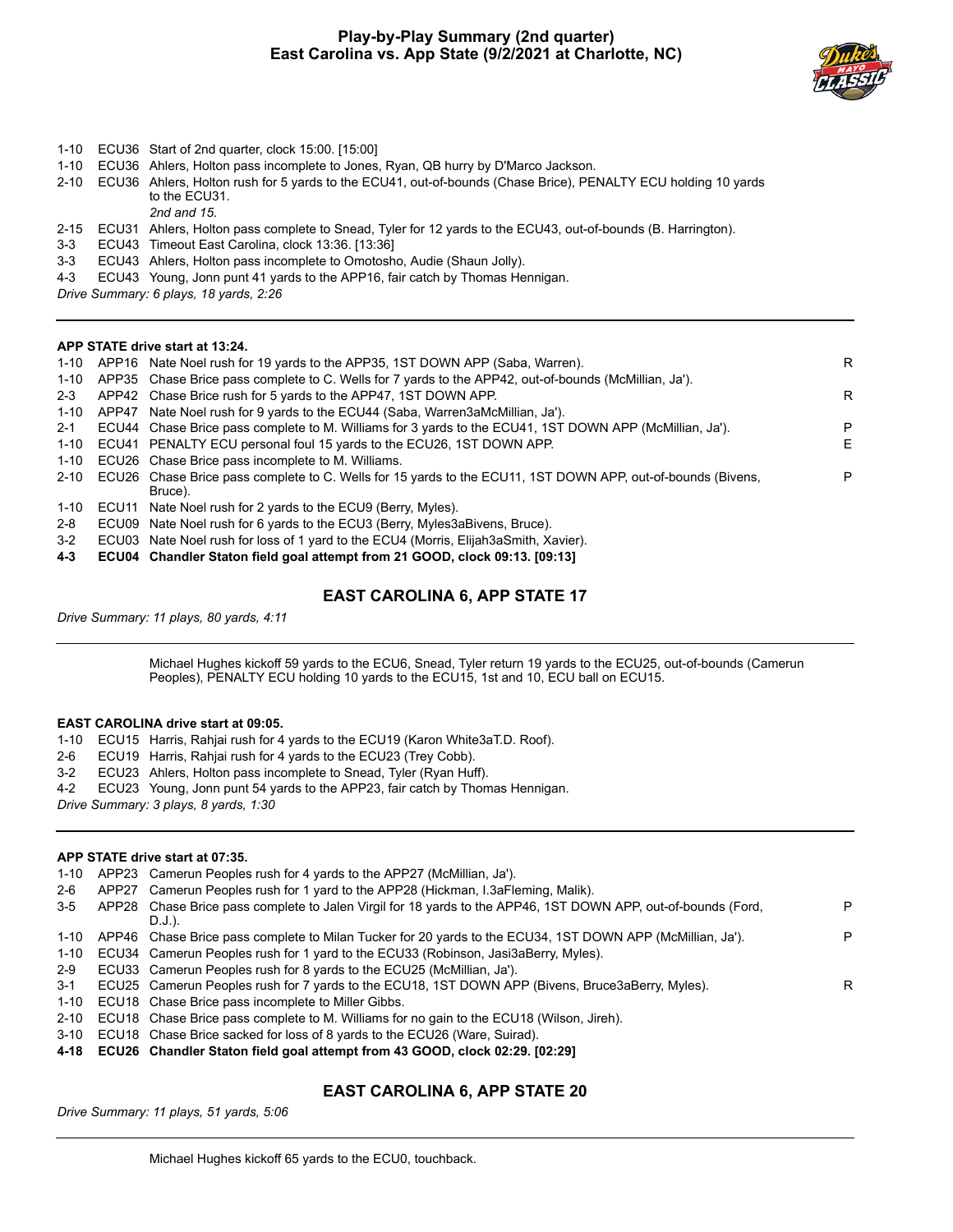# **EAST CAROLINA drive start at 02:29.**

|          |                                         | 1-10 ECU25 Ahlers, Holton pass complete to Omotosho, Audie for 10 yards to the ECU35, 1ST DOWN ECU (D'Marco<br>Jackson). | P |  |  |  |  |  |
|----------|-----------------------------------------|--------------------------------------------------------------------------------------------------------------------------|---|--|--|--|--|--|
| 1-10     |                                         | ECU35 Ahlers, Holton pass complete to Hatfield, Jsi for 29 yards to the APP36, 1ST DOWN ECU (Shaun Jolly).               | P |  |  |  |  |  |
| $1 - 10$ | APP36                                   | Ahlers, Holton pass incomplete to Hickman, I                                                                             |   |  |  |  |  |  |
| $2 - 10$ | APP36                                   | Ahlers, Holton pass complete to Snead, Tyler for 1 yard to the APP35 (T.D. Roof).                                        |   |  |  |  |  |  |
| 3-9      |                                         | APP35 Ahlers, Holton pass incomplete to Hatfield, Jsi.                                                                   |   |  |  |  |  |  |
| 4-9      | APP35                                   | Ahlers, Holton rush for 12 yards to the APP23, 1ST DOWN ECU (D'Marco Jackson).                                           | R |  |  |  |  |  |
| $1 - 10$ | APP23                                   | Team pass incomplete.                                                                                                    |   |  |  |  |  |  |
| $2 - 10$ |                                         | APP23 Ahlers, Holton sacked for loss of 8 yards to the APP31 (Nick Hampton).                                             |   |  |  |  |  |  |
| $3 - 18$ | APP31                                   | Timeout East Carolina, clock 00:28. [00:28]                                                                              |   |  |  |  |  |  |
| $3 - 18$ | APP31                                   | Ahlers, Holton sacked for loss of 9 yards to the APP40 (Tim Frizzell).                                                   |   |  |  |  |  |  |
| 4-27     |                                         | APP40 Timeout East Carolina, clock 00:02. [00:02]                                                                        |   |  |  |  |  |  |
| 4-27     |                                         | APP40 Timeout App State, clock 00:02. [00:02]                                                                            |   |  |  |  |  |  |
| 4-27     | APP40                                   | Ahlers, Holton pass intercepted by Ryan Huff at the APPO, Ryan Huff return 0 yards to the APPO, touchback                |   |  |  |  |  |  |
|          |                                         | (Thomas Hennigan).                                                                                                       |   |  |  |  |  |  |
|          | Drive Summary: 10 plays, 35 yards, 2:29 |                                                                                                                          |   |  |  |  |  |  |

**APP STATE drive start at 00:00.**

1-10 APP20 End of half, clock 00:00. [00:00] *Drive Summary: 0 plays, 0 yards, 0:00*

# **END OF 2ND QUARTER: EAST CAROLINA 6, APP STATE 20**

|                        |                    | Time                                               | 1st Downs |  | Conversions |         |           |           |                  |
|------------------------|--------------------|----------------------------------------------------|-----------|--|-------------|---------|-----------|-----------|------------------|
| <b>Quarter Summary</b> | Score Poss R P X T |                                                    |           |  | 3rd         | 4th     | Rushina   | Passing   | <b>Penalties</b> |
| East Carolina          |                    | $0.5:43 \quad 1 \quad 2 \quad 0 \quad 3 \quad 0.4$ |           |  |             | $1 - 2$ | 6-8       | 4-11-1-52 | $3 - 35$         |
| App State              | 6                  | $0.9:17$ 3 4 1 8 2-4                               |           |  |             | $0 - 0$ | $12 - 53$ | 6-8-0-63  | $0 - 0$          |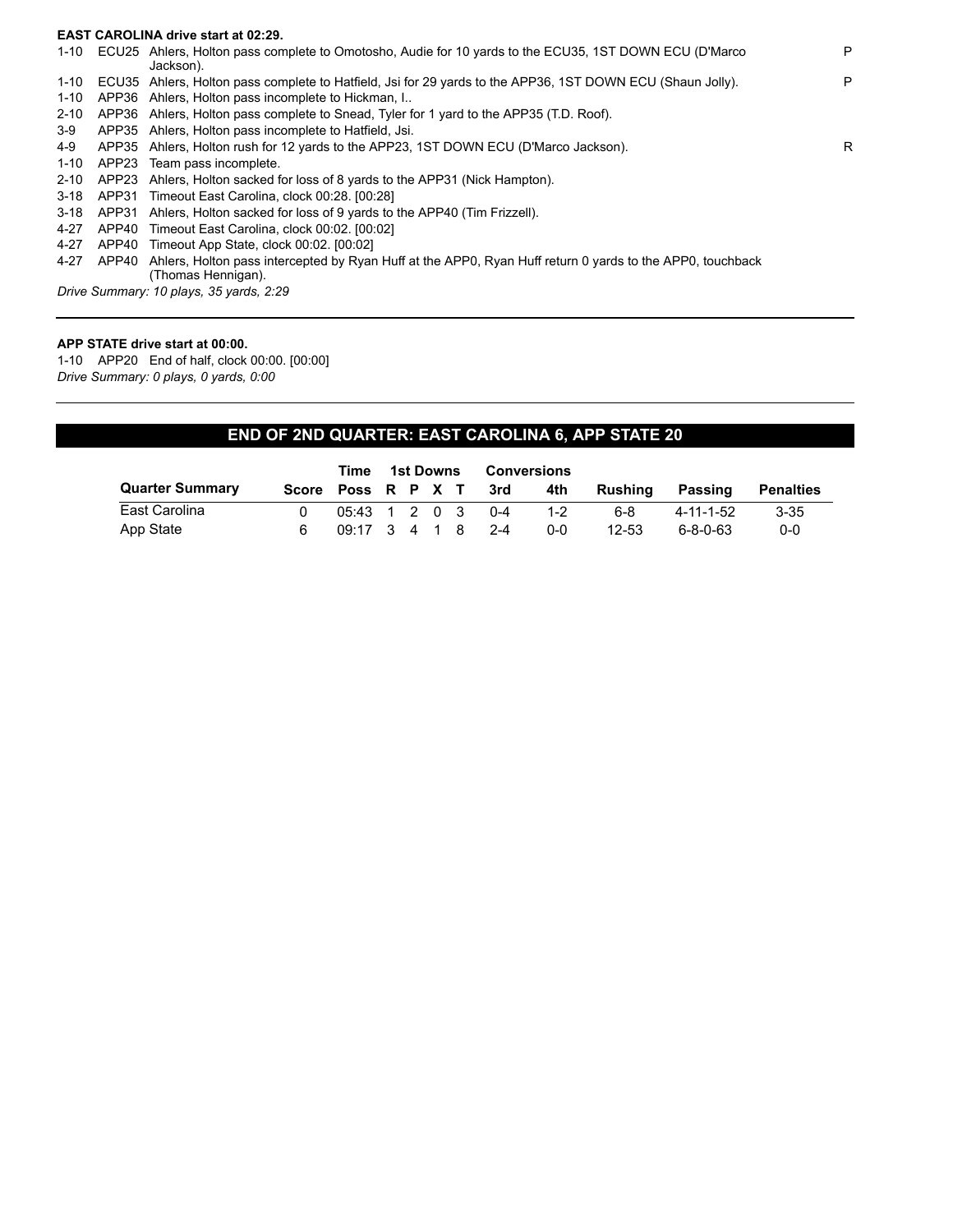### **Quickie Statistics (Halftime Cumulative) East Carolina vs. App State (9/2/2021 at Charlotte, NC)**



|                                   | ECU          | <b>APP</b>    |
|-----------------------------------|--------------|---------------|
| Score                             | 6            | 20            |
| <b>FIRST DOWNS</b>                | 7            | 17            |
| <b>RUSHES-YARDS (NET)</b>         | $11 - 19$    | 19-109        |
| <b>PASSING-YARDS (NET)</b>        | 146          | 156           |
| Passes Att-Comp-Int               | $19 - 9 - 1$ | $20 - 15 - 0$ |
| <b>TOTAL OFFENSE PLAYS-YARDS</b>  | 30-165       | 39-265        |
| <b>Fumble Returns-Yards</b>       | $0 - 0$      | $0-0$         |
| <b>Punt Returns-Yards</b>         | $1 - 3$      | $0 - 0$       |
| Kickoff Returns-Yards             | $3 - 64$     | $1 - 34$      |
| <b>Interception Returns-Yards</b> | $0 - 0$      | $1 - 0$       |
| Punts (Number-Avg)                | $2 - 45.5$   | $1 - 48.0$    |
| Fumbles-Lost                      | $0 - 0$      | $0 - 0$       |
| Penalties-Yards                   | $5 - 60$     | $2 - 15$      |
| <b>Possession Time</b>            | 12:6         | 17:54         |
| <b>Third-Down Conversions</b>     | $1 - 7$      | $4 - 7$       |
| <b>Fourth-Down Conversions</b>    | $1 - 2$      | $0 - 0$       |

### **East Carolina App State**

### **Rushing No. Gain Loss Net TD Lg Avg** Mitchell, Ktn 1 0 0 0 0 0 Ahlers, Holton 5 25 0 25 0 12 5 Ahlers, Rubbon 5 25 0 25 0 12<br>
Harris, Rahjai 3 11 0 11 0 4 **Rushing 12 No. Gain Loss Net TD Lg Avg**<br>
Nate Noel 7 46 -1 45 0 19 6.4<br>
Camerun Peoples 9 64 0 64 1 21 7.1 Nate Noel 7 46 -1 45 0 19<br>
Camerun Peoples 9 64 0 64 1 21<br>
Chase Brice 2 8 0 8 0 5 Camerun Peoples 9 64 0 64 1 21 7.1<br>Chase Brice 2 8 0 8 0 5 4 Chase Brice **Passing C-A-I Yds TD Lg Sack** Ahlers, Holton **Passing C-A-I Yds TD Lg Sack** Chase Brice **15-19-0 148 1 34** 1 **Receiving No. Yds TD Tgt Lg** Mitchell, Ktn 1 63 1 1 63 Snead, Tyler 2 13 0<br>
Harris, Rahjai 1 7 0 Harris, Rahjai 1 7 0 2 7 Johnson, C.J. **Receiving No. Yds TD Tgt Lg** Corey Sutton 3 3 34 0 4 15<br>
Thomas Hennigan 2 42 1 3 34<br>
Jalen Virgil 2 27 0 3 18 Thomas Hennigan 2 42 1 3 34 Jalen Virgil 2 2 27 0 3 18<br>Christan Horn 1 -3 0 1 -3 Christan Horn **Punting No. Yds Avg Lg In20 TB** Young, Jonn **Punting No. Yds Avg Lg In20 TB Xavier Subotsch Punt Returns No. Yards TD Lg** Snead, Tyler 3 **Punt Returns No. Yards TD Lg Kick Returns No. Yards TD Lg** Snead, Tyler **Kick Returns No. Yards TD Lg** Jalen Virgil 1 **Tackles**<br> **ICONILLET 12.5**<br> **Tackles**<br> **EXECUTE:**<br> **Tackles**<br> **Tackles**<br> **Tackles**<br> **Tackles**<br> **Tackles**<br> **Tackles**<br> **Tackles**<br> **Tackles**<br> **Tackles**<br> **Tackles**<br> **Tackles**<br> **Tackles**<br> **Tackles**<br> **Tackles**<br> **Tackles**<br> **Tack** McMillian, Ja' 7-1 7.5 0.0 0.0<br>
Berry, Myles 1-3 2.5 0.0 0.0<br>
Bivens, Bruce 2-3 3.5 0.0 0.0<br>
Wilson, Jireh 1-2 2.0 0.0 0.0 Berry, Myles 1-3 2.5 0.0 0.0 Bivens, Bruce  $2-3$   $3.5$   $0.0$   $0.0$ <br>
Wilson, Jireh  $1-2$   $2.0$   $0.0$   $0.0$ Wilson, Jireh **Tackles UA-A Total Sacks TFL** D'Marco Jackson 3-3 4.5 0.0 0.0 Nick Hampton 2-1 2.5 1.0 1.0 Camerun Peoples 1-0 1.0 0.0 0.0<br>T.D. Roof 1-1 1.5 0.0 0.0 T.D. Roof

| Qtr | Time  | <b>Scoring Play</b>                                                                       | V-H      |
|-----|-------|-------------------------------------------------------------------------------------------|----------|
| 1st | 09:26 | ECU - Mitchell. Ktn 63 yd TD PASS from Ahlers, Holton 5-80 3:02                           | 6-0      |
| 1st | 06:24 | APP - Thomas Hennigan 34 yd TD PASS from Chase Brice (KICK by Chandler Staton), 7-66 2:56 | $6 - 7$  |
| 1st | 00:50 | APP - Camerun Peoples 21 vd TD RUSH (KICK by Chandler Staton), 9-78 4:27                  | $6 - 14$ |
| 2nd | 09:13 | APP - Chandler Staton 21 yd FG 11-80 4:11                                                 | $6 - 17$ |
| 2nd | 02:29 | APP - Chandler Staton 43 yd FG 11-51 5:06                                                 | $6 - 20$ |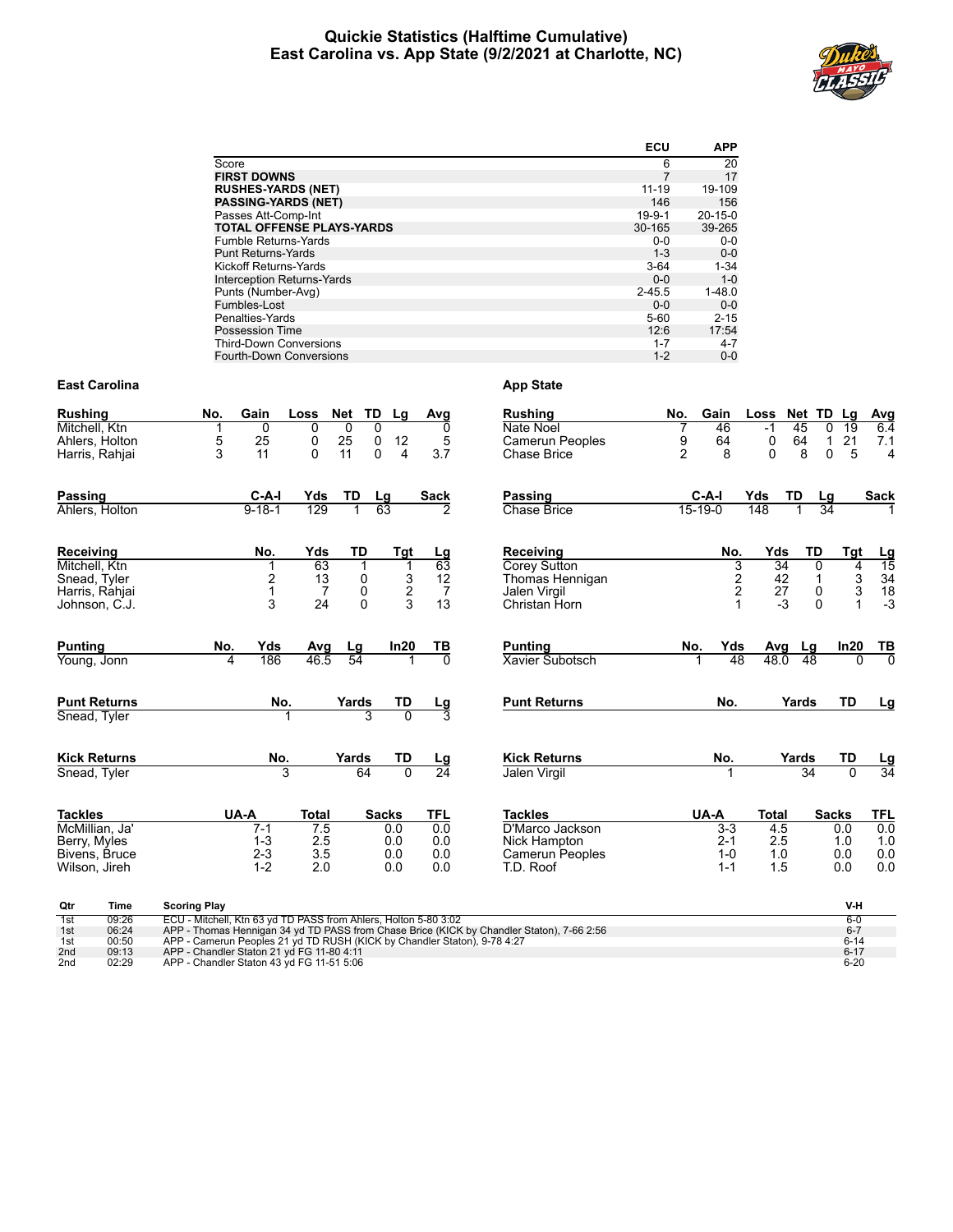# **Quickie Statistics (2nd Quarter only) East Carolina vs. App State (9/2/2021 at Charlotte, NC)**



|                     |                      |                                           |                                                          |           |                        |                 |                     | ECU                   | <b>APP</b>            |                 |                |                        |            |                 |
|---------------------|----------------------|-------------------------------------------|----------------------------------------------------------|-----------|------------------------|-----------------|---------------------|-----------------------|-----------------------|-----------------|----------------|------------------------|------------|-----------------|
|                     |                      | Score                                     |                                                          |           |                        |                 |                     | $\Omega$              | 6                     |                 |                |                        |            |                 |
|                     |                      | <b>FIRST DOWNS</b>                        |                                                          |           |                        |                 |                     | 3                     | 8                     |                 |                |                        |            |                 |
|                     |                      |                                           | <b>RUSHES-YARDS (NET)</b>                                |           |                        |                 |                     | $6-8$                 | 12-53                 |                 |                |                        |            |                 |
|                     |                      |                                           | <b>PASSING-YARDS (NET)</b>                               |           |                        |                 |                     | 52                    | 63                    |                 |                |                        |            |                 |
|                     |                      |                                           | Passes Att-Comp-Int<br><b>TOTAL OFFENSE PLAYS-YARDS</b>  |           |                        |                 |                     | $11 - 4 - 1$<br>17-60 | $8 - 6 - 0$<br>20-116 |                 |                |                        |            |                 |
|                     |                      |                                           | Fumble Returns-Yards                                     |           |                        |                 |                     | $0-0$                 | $0-0$                 |                 |                |                        |            |                 |
|                     |                      |                                           | <b>Punt Returns-Yards</b>                                |           |                        |                 |                     | $0-0$                 | $0 - 0$               |                 |                |                        |            |                 |
|                     |                      |                                           | <b>Kickoff Returns-Yards</b>                             |           |                        |                 |                     | $1 - 19$              | $0 - 0$               |                 |                |                        |            |                 |
|                     |                      |                                           | <b>Interception Returns-Yards</b>                        |           |                        |                 |                     | $0-0$                 | $1 - 0$               |                 |                |                        |            |                 |
|                     |                      |                                           | Punts (Number-Avg)                                       |           |                        |                 |                     | $2 - 47.5$            | $-0$                  |                 |                |                        |            |                 |
|                     |                      | Fumbles-Lost                              |                                                          |           |                        |                 |                     | $0-0$                 | $0 - 0$               |                 |                |                        |            |                 |
|                     |                      | Penalties-Yards                           |                                                          |           |                        |                 |                     | $3 - 35$              | $0 - 0$               |                 |                |                        |            |                 |
|                     |                      | <b>Possession Time</b>                    |                                                          |           |                        |                 |                     | 05:43                 | 09:17                 |                 |                |                        |            |                 |
|                     |                      |                                           | <b>Third-Down Conversions</b><br>Fourth-Down Conversions |           |                        |                 |                     | $0 - 4$<br>$1 - 2$    | $2 - 4$<br>$0-0$      |                 |                |                        |            |                 |
|                     |                      |                                           |                                                          |           |                        |                 |                     |                       |                       |                 |                |                        |            |                 |
|                     | <b>East Carolina</b> |                                           |                                                          |           |                        |                 | <b>App State</b>    |                       |                       |                 |                |                        |            |                 |
| <b>Rushing</b>      |                      | Gain<br>No.                               | Loss                                                     | Net TD    | Avg                    | Lg              | <b>Rushing</b>      | No.                   | Gain                  | Loss            | Net TD         |                        | Avg        | Lg              |
|                     | Ahlers, Holton       | 2<br>17                                   | 0                                                        | 17        | 0<br>8.5               | 12              | Nate Noel           | 5                     | 36                    | $-1$            | 35             | 0                      |            | 19              |
| Harris, Rahjai      |                      | $\overline{2}$                            | 8<br>0                                                   | 8         | 0<br>4                 | 4               | Camerun Peoples     |                       | 5<br>21               | 0               | 21             | 0                      | $4.2\,$    | 8               |
|                     |                      |                                           |                                                          |           |                        |                 | <b>Chase Brice</b>  | $\mathbf{1}$          | 5                     | 0               | 5              | 0                      | 5          | 5               |
| <b>Passing</b>      |                      |                                           | C-A-I<br>Yds                                             | <u>TD</u> |                        | Sack            | <b>Passing</b>      |                       | <u>C-A-I</u>          | Yds             | TD             |                        |            | <b>Sack</b>     |
|                     | Ahlers, Holton       | 4-10-1                                    | 35                                                       |           | $\frac{\text{Lg}}{29}$ |                 | <b>Chase Brice</b>  |                       | 6-8-0                 | 55              | $\overline{0}$ | $\frac{\text{Lg}}{20}$ |            |                 |
|                     |                      |                                           |                                                          |           |                        |                 |                     |                       |                       |                 |                |                        |            |                 |
| Receiving           |                      | No.                                       | Yards                                                    | TD        | $\frac{Tgt}{3}$        | <u>Lg</u>       | Receiving           | No.                   |                       | Yards           | TD             |                        | <b>Tgt</b> | <u>Lg</u>       |
| Snead, Tyler        |                      | 2                                         | $\overline{13}$                                          | $\Omega$  |                        | 12              | Jalen Virgil        |                       |                       | $\overline{18}$ | $\overline{0}$ |                        |            | $\overline{18}$ |
| <b>Punting</b>      |                      | No.<br>Yds                                | Avg                                                      | Lng       | In20                   | ТВ              | <b>Punting</b>      | No.                   | Yds                   | Avg             | Lng            |                        | In20       | ΤВ              |
| Young, Jonn         |                      | 2                                         | 95<br>47.5                                               | 54        |                        | $\overline{0}$  |                     |                       |                       |                 |                |                        |            |                 |
|                     | <b>Punt Returns</b>  |                                           | No.                                                      | Yards     | TD                     | Lg              | <b>Punt Returns</b> |                       | No.                   |                 | Yards          |                        | TD         | Lg              |
|                     |                      |                                           |                                                          |           |                        |                 |                     |                       |                       |                 |                |                        |            |                 |
| <b>Kick Returns</b> |                      |                                           | No.                                                      | Yards     | TD<br>$\overline{0}$   | <u>Lg</u><br>19 | <b>Kick Returns</b> |                       | No.                   |                 | Yards          |                        | TD         | Lg              |
| Snead, Tyler        |                      |                                           |                                                          | 19        |                        |                 |                     |                       |                       |                 |                |                        |            |                 |
| <b>Tackles</b>      |                      | UA-A                                      | Total                                                    |           | <b>Sacks</b>           | <b>TFL</b>      | <b>Tackles</b>      |                       | UA-A                  | Total           |                | <b>Sacks</b>           |            | TFL             |
| McMillian, Ja'      |                      | $5-1$                                     | 5.5                                                      |           | 0.0                    | 0.0             | D'Marco Jackson     |                       | $2 - 0$               |                 | 2.0            | 0.0                    |            | 0.0             |
| Berry, Myles        |                      | $1 - 3$                                   | 2.5                                                      |           | 0.0                    | 0.0             | Nick Hampton        |                       | $1 - 0$               |                 | 1.0            | 1.0                    |            | 1.0             |
| Bivens, Bruce       |                      | $1 - 2$                                   | 2.0                                                      |           | 0.0                    | 0.0             | Camerun Peoples     |                       | $1 - 0$               |                 | 1.0            | 0.0                    |            | 0.0             |
| Wilson, Jireh       |                      | $1 - 0$                                   | 1.0                                                      |           | 0.0                    | 0.0             | T.D. Roof           |                       | $1 - 1$               |                 | 1.5            | 0.0                    |            | 0.0             |
| Qtr                 | Time                 | <b>Scoring Play</b>                       |                                                          |           |                        |                 |                     |                       |                       |                 |                |                        | V-H        |                 |
| 2nd                 | 09:13                | APP - Chandler Staton 21 yd FG 11-80 4:11 |                                                          |           |                        |                 |                     |                       |                       |                 |                |                        | $6 - 17$   |                 |
| 2 <sub>nd</sub>     | 02:29                | APP - Chandler Staton 43 yd FG 11-51 5:06 |                                                          |           |                        |                 |                     |                       |                       |                 |                |                        | $6 - 20$   |                 |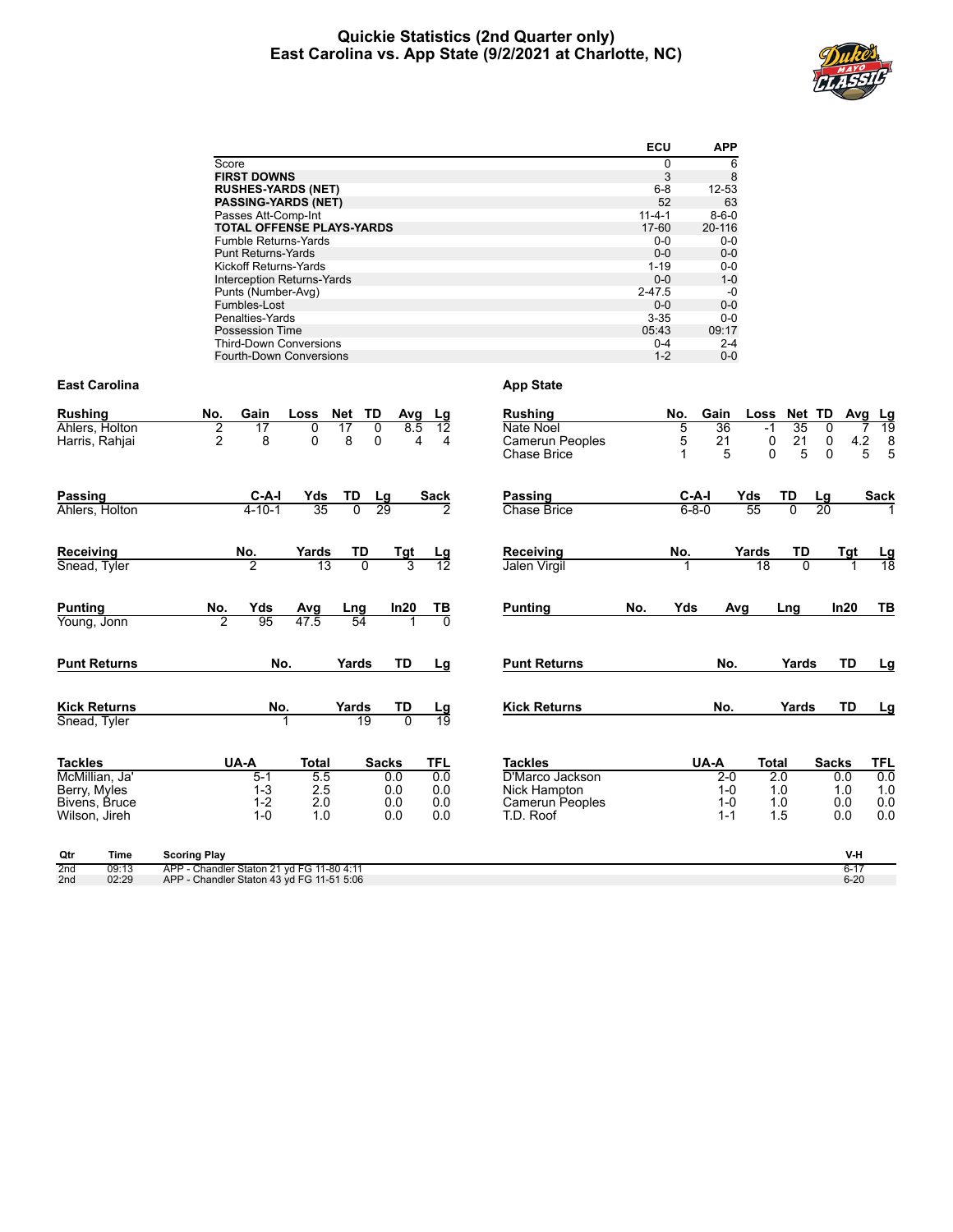# **Play-by-Play Summary (3rd quarter) East Carolina vs. App State (9/2/2021 at Charlotte, NC)**



1-10 APP20 Start of 3rd quarter, clock 15:00, ECU ball on ECU35. [15:00]

Daffer, Owen kickoff 62 yards to the APP3, Jalen Virgil return 18 yards to the APP21 (Wilk, Teagan).

### **APP STATE drive start at 14:55.**

# 1-10 APP21 Nate Noel rush for 19 yards to the APP40, 1ST DOWN APP (Berry, Myles3aMcMillian, Ja'). R

- 1-10 APP40 Nate Noel rush for 1 yard to the APP41 (Morris, Elijah).
- 2-9 APP41 Chase Brice pass complete to Thomas Hennigan for 4 yards to the APP45 (McMillian, Ja').
- 3-5 APP45 Chase Brice pass incomplete to Corey Sutton.
- 4-5 APP45 Xavier Subotsch punt 41 yards to the ECU14, fair catch by Snead, Tyler.

*Drive Summary: 4 plays, 24 yards, 1:59*

### **EAST CAROLINA drive start at 12:56.**

|     | 1-10 ECU14 Mitchell, Ktn rush for 11 yards to the ECU25, 1ST DOWN ECU (Chase Brice).                   | R |
|-----|--------------------------------------------------------------------------------------------------------|---|
|     | 1-10 ECU25 Mitchell, Ktn rush for 39 yards to the APP36, 1ST DOWN ECU (Camerun Peoples3aNick Hampton). | R |
|     | 1-10 APP36 Ahlers, Holton pass incomplete to Calhoun, Shane.                                           |   |
|     | 2-10 APP36 Harris, Rahiai rush for 8 yards to the APP28 (Karon White).                                 |   |
| 3-2 | APP28 Harris, Rahiai rush for loss of 3 yards to the APP31 (D'Marco Jackson).                          |   |
| 4-5 | APP31 Ahlers, Holton rush for 9 yards to the APP22, 1ST DOWN ECU, out-of-bounds (Chase Brice).         | R |
|     | 1-10 APP22 Harris, Rahjai rush for 2 yards to the APP20 (Ryan Huff3aKaron White).                      |   |
| 2-8 | APP20 Mitchell, Ktn rush for no gain to the APP20 (D'Marco Jackson).                                   |   |
| 3-8 | APP20 Ahlers, Holton pass incomplete to Tucker, Sean, QB hurry by Demetris Taylor.                     |   |
|     |                                                                                                        |   |

**4-8 APP20 Daffer, Owen field goal attempt from 38 GOOD, clock 08:53. [08:53]**

# **EAST CAROLINA 9, APP STATE 20**

*Drive Summary: 10 plays, 66 yards, 4:03*

Daffer, Owen kickoff 63 yards to the APP2, Jalen Virgil return 22 yards to the APP24, out-of-bounds (Mauney, Demetri), PENALTY APP holding 10 yards to the APP14, 1st and 10, APP ball on APP14.

### **APP STATE drive start at 08:45.**

| $1 - 10$ | APP14 | Chase Brice pass complete to Thomas Hennigan for 68 yards to the ECU18, 1ST DOWN APP, out-of-bounds<br>(Fleming, Malik).   | D |
|----------|-------|----------------------------------------------------------------------------------------------------------------------------|---|
| $1 - 10$ |       | ECU18 Chase Brice pass complete to Corey Sutton for 18 yards to the ECU0, 1ST DOWN APP, TOUCHDOWN,<br>clock 08:19. [08:19] | D |
|          |       | <b>EQUAR OF FIRE Of Heading Intellect Contract Control</b>                                                                 |   |

**1-0 ECU03 Chandler Staton kick attempt good.**

# **EAST CAROLINA 9, APP STATE 27**

*Drive Summary: 2 plays, 86 yards, 0:26*

Michael Hughes kickoff 65 yards to the ECU0, touchback.

### **EAST CAROLINA drive start at 08:19.**

|          |       | 1-10 ECU25 Ahlers, Holton rush for 4 yards to the ECU29 (Kevon Haigler).                                                    |   |
|----------|-------|-----------------------------------------------------------------------------------------------------------------------------|---|
| $2-6$    |       | ECU29 Ahlers, Holton pass incomplete to Bivens, Bruce.                                                                      |   |
| 3-6      |       | ECU29 Ahlers, Holton pass complete to Harris, Rahjai for 18 yards to the ECU47, 1ST DOWN ECU, out-of-bounds<br>(Ryan Huff). | P |
| 1-10     | ECU47 | Ahlers, Holton pass complete to Bivens, Bruce for 10 yards to the APP43, 1ST DOWN ECU, out-of-bounds<br>(Camerun Peoples).  |   |
| 1-10     |       | APP43 Harris, Rahiai rush for no gain to the APP43 (D'Marco Jackson), PENALTY APP offside 5 yards to the<br>APP38. NO PLAY. |   |
| 1-5      |       | APP38 Ahlers, Holton sacked for loss of 7 yards to the APP45 (B. Harrington).                                               |   |
| $2 - 12$ |       | APP45 Ahlers, Holton pass complete to Mitchell, Ktn for 3 yards to the APP42 (B. Harrington).                               |   |
| $3-9$    |       | APP42 Ahlers, Holton pass incomplete to Hatfield, Jsi, QB hurry by Demetris Taylor.                                         |   |
| $4 - 9$  |       | APP42 Young, Jonn punt 33 yards to the APP9, Thomas Hennigan return -4 yards to the APP5.                                   |   |

*Drive Summary: 7 plays, 33 yards, 3:41*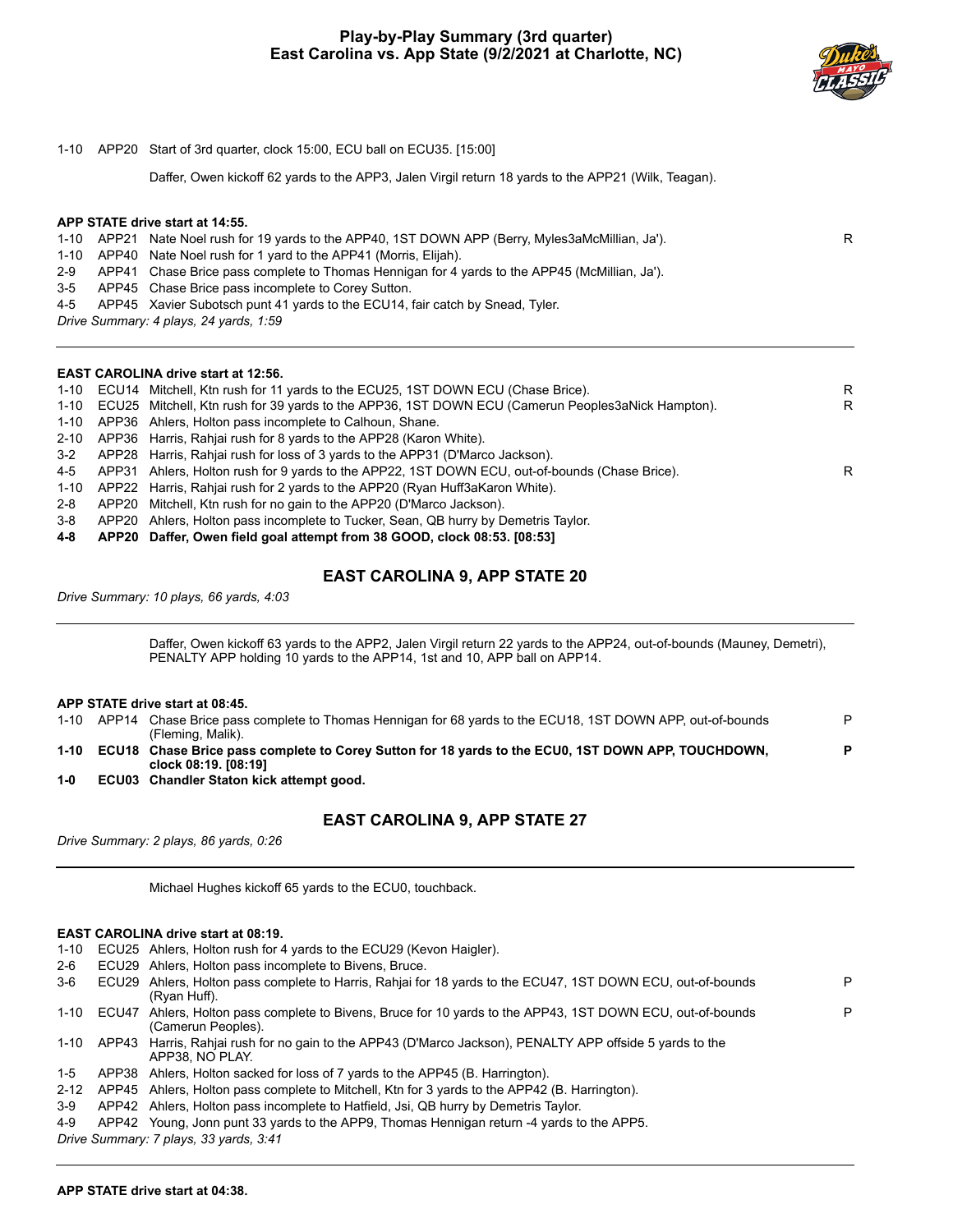| 1-10    |       | APP05 Chase Brice pass complete to Christan Horn for 10 yards to the APP15, 1ST DOWN APP.                                                   | P  |
|---------|-------|---------------------------------------------------------------------------------------------------------------------------------------------|----|
| 1-10    |       | APP15 PENALTY APP false start 5 yards to the APP10.                                                                                         |    |
|         |       | 1-15 APP10 Nate Noel rush for 12 yards to the APP22 (Dourseau, Shawn).                                                                      |    |
| $2 - 3$ |       | APP22 Camerun Peoples rush for 19 yards to the APP41, 1ST DOWN APP (Dourseau, Shawn).                                                       | R  |
| 1-10    | APP41 | 15 Nate Noel rush for 2 yards to the APP43 (Morris, Elijah), PENALTY ECU personal foul (Foote, Isaiah)<br>vards to the ECU42, 1ST DOWN APP. | E. |
|         |       | 1st and 10.                                                                                                                                 |    |
| 1-10    |       | ECU42 Nate Noel rush for 1 yard to the ECU41 (Ramseur, Aaron).                                                                              |    |
| 2-9     |       | ECU41 Nate Noel rush for loss of 2 yards to the ECU43 (Hickman, I.).                                                                        |    |
| -3-11   |       | ECU43 Chase Brice pass complete to Nate Noel for 3 yards to the ECU40 (Johnson, Nolan).                                                     |    |
|         |       | 4.0 ECU40, Voyier Cubetash nunt 27 varde to the ECU42 foir eateh by Crood Tyler                                                             |    |

4-8 ECU40 Xavier Subotsch punt 27 yards to the ECU13, fair catch by Snead, Tyler.

*Drive Summary: 7 plays, 55 yards, 4:27*

### **EAST CAROLINA drive start at 00:11.**

1-10 ECU13 Ahlers, Holton sacked for loss of 3 yards to the ECU10 (B. Harrington3aKaron White).

# **END OF 3RD QUARTER: EAST CAROLINA 9, APP STATE 27**

|                        | Time               | 1st Downs         |  | Conversions |                     |         |         |           |           |
|------------------------|--------------------|-------------------|--|-------------|---------------------|---------|---------|-----------|-----------|
| <b>Quarter Summary</b> | Score Poss R P X T |                   |  |             | 3rd                 | 4th     | Rushina | Passing   | Penalties |
| East Carolina          |                    |                   |  |             | $07:55$ 3 2 0 5 1-4 | $1 - 1$ | 10-60   | 3-7-0-31  | $1 - 15$  |
| App State              |                    | 07:05 2 3 1 6 0-2 |  |             |                     | ი-ი     | 7-52    | 5-6-0-103 | $3-20$    |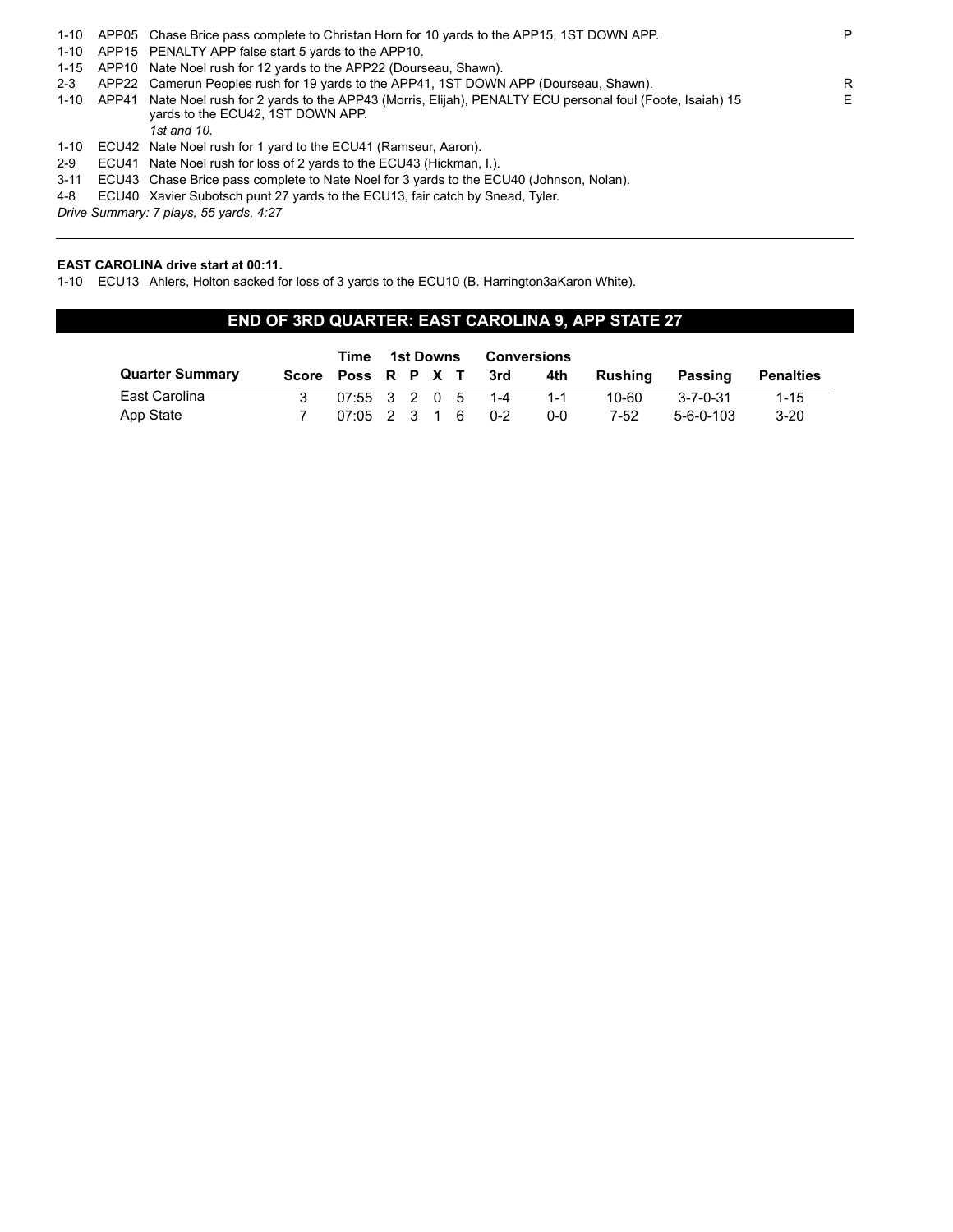### **Quickie Statistics (3rd Quarter Cumulative) East Carolina vs. App State (9/2/2021 at Charlotte, NC)**



|                                   | ECU           | <b>APP</b>    |
|-----------------------------------|---------------|---------------|
| Score                             | 9             | 27            |
| <b>FIRST DOWNS</b>                | 12            | 23            |
| <b>RUSHES-YARDS (NET)</b>         | 21-79         | 26-161        |
| <b>PASSING-YARDS (NET)</b>        | 177           | 259           |
| Passes Att-Comp-Int               | $26 - 12 - 1$ | $26 - 20 - 0$ |
| <b>TOTAL OFFENSE PLAYS-YARDS</b>  | 47-256        | 52-420        |
| Fumble Returns-Yards              | $0 - 0$       | $0-0$         |
| <b>Punt Returns-Yards</b>         | $1 - 3$       | $1 - 4$       |
| Kickoff Returns-Yards             | $3 - 64$      | $3 - 74$      |
| <b>Interception Returns-Yards</b> | $0 - 0$       | $1 - 0$       |
| Punts (Number-Avg)                | $2 - 45.5$    | $1 - 48.0$    |
| Fumbles-Lost                      | $0 - 0$       | $0 - 0$       |
| Penalties-Yards                   | $6 - 75$      | $5 - 35$      |
| Possession Time                   | 20:1          | 24:59         |
| <b>Third-Down Conversions</b>     | $2 - 11$      | $4 - 9$       |
| <b>Fourth-Down Conversions</b>    | $2 - 3$       | $0 - 0$       |

# **East Carolina App State**

| <b>Rushing</b>        | No.                      | Gain                                         | Loss         | Net                    | TD<br>Lg        | Avg                   | <b>Rushing</b>         | No.             | Gain          | Loss         | Net TD          |                 | Lg              | Avg                                                                                    |
|-----------------------|--------------------------|----------------------------------------------|--------------|------------------------|-----------------|-----------------------|------------------------|-----------------|---------------|--------------|-----------------|-----------------|-----------------|----------------------------------------------------------------------------------------|
| Mitchell, Ktn         | 4                        | 50                                           | 0            | 50                     | 39<br>0         | 12.5                  | Nate Noel              | $\overline{13}$ | 81            | $-3$         | 78              | 0               | $\overline{19}$ | $\overline{6}$                                                                         |
| Ahlers, Holton        | $\overline{\mathcal{I}}$ | 38                                           | 0            | 38                     | 12<br>$\pmb{0}$ | 5.4                   | Camerun Peoples        | 10              | 83            | 0            | 83<br>8         | 1               | 21              | 8.3                                                                                    |
| Harris, Rahjai        | 6                        | 21                                           | $-3$         | 18                     | 0<br>8          | 3                     | <b>Chase Brice</b>     | $\overline{2}$  | 8             | $\Omega$     |                 | $\Omega$        | 5               | $\overline{\mathbf{4}}$                                                                |
| <b>Passing</b>        |                          | $C-A-I$                                      | Yds          | TD                     | Lg              | <b>Sack</b>           | Passing                |                 | $C-A-I$       | Yds          | TD              | Lg              |                 | <b>Sack</b>                                                                            |
| Ahlers, Holton        |                          | $12 - 25 - 1$                                | 150          |                        | 63              | 4                     | <b>Chase Brice</b>     | $20 - 25 - 0$   |               | 251          | $\overline{2}$  | $\overline{68}$ |                 |                                                                                        |
| Receiving             |                          | No.                                          | Yds          | TD                     | <u>Tgt</u>      |                       | Receiving              |                 | No.           | Yds          |                 | TD              | Tgt             |                                                                                        |
| Mitchell, Ktn         |                          |                                              | 66           | 1                      | $\overline{2}$  | $\frac{Lg}{63}$       | Corey Sutton           |                 | 4             |              | 52              |                 | 6               | $\begin{array}{r}\n \underline{\mathbf{Lg}} \\  18 \\  68 \\  18 \\  10\n \end{array}$ |
| Snead, Tyler          |                          | $\begin{array}{c}\n2 \\ 2 \\ 3\n\end{array}$ | 13           | 0                      | $_3^3$          | 12                    | Thomas Hennigan        |                 | 4             | 114          |                 |                 | 5               |                                                                                        |
| Harris, Rahjai        |                          |                                              | 25           | 0                      |                 | 18                    | Jalen Virgil           |                 | $\frac{2}{2}$ |              | $\frac{27}{7}$  | 0               | $\frac{3}{2}$   |                                                                                        |
| Johnson, C.J.         |                          |                                              | 24           | $\Omega$               | 3               | 13                    | Christan Horn          |                 |               |              |                 | $\Omega$        |                 |                                                                                        |
| <b>Punting</b>        | No.                      | Yds                                          | Avg          |                        | In20            | $rac{TB}{0}$          | <b>Punting</b>         | No.             | Yds           | Avg          | Lg              |                 | In20            | $\frac{TB}{0}$                                                                         |
| Young, Jonn           | 5                        | 219                                          | 43.8         | $\frac{\text{Lg}}{54}$ | 2               |                       | <b>Xavier Subotsch</b> | 3               | 116           | 38.7         | 48              |                 | 7               |                                                                                        |
| <b>Punt Returns</b>   |                          | No.                                          |              | Yards                  | TD              |                       | <b>Punt Returns</b>    |                 |               | No.          | Yards           |                 | TD              |                                                                                        |
| Snead, Tyler          |                          |                                              |              | 3                      | $\overline{0}$  | $\frac{\text{Lg}}{3}$ | Thomas Hennigan        |                 |               |              |                 | $-4$            |                 | $\frac{Lg}{-4}$                                                                        |
| <b>Kick Returns</b>   |                          | No.                                          |              | Yards                  | TD              |                       | <b>Kick Returns</b>    |                 | No.           |              | Yards           |                 | TD              |                                                                                        |
| Snead, Tyler          |                          | 3                                            |              | 64                     | $\overline{0}$  | $\frac{Lg}{24}$       | Jalen Virgil           |                 | 3             |              | $\overline{74}$ |                 | $\Omega$        | $\frac{\text{Lg}}{34}$                                                                 |
| <b>Tackles</b>        |                          | UA-A                                         | <b>Total</b> |                        | <b>Sacks</b>    | TFL                   | <b>Tackles</b>         |                 | UA-A          | <b>Total</b> |                 | <b>Sacks</b>    |                 | TFL                                                                                    |
| McMillian, Ja'        |                          | $8-2$                                        | 9.0          |                        | 0.0             | 0.0                   | D'Marco Jackson        |                 | $5 - 3$       | 6.5          |                 |                 | 0.0             | 1.0                                                                                    |
| Berry, Myles          |                          | $1 - 4$                                      | 3.0          |                        | 0.0             | 0.0                   | Nick Hampton           |                 | $2 - 2$       | 3.0          |                 |                 | 1.0             | 1.0                                                                                    |
| Bivens, Bruce         |                          | $2 - 3$                                      | 3.5          |                        | 0.0             | 0.0                   | Camerun Peoples        |                 | $2 - 1$       | 2.5          |                 |                 | 0.0             | 0.0                                                                                    |
| Wilson, Jireh         |                          | $1 - 2$                                      | 2.0          |                        | 0.0             | 0.0                   | T.D. Roof              |                 | $1 - 1$       | 1.5          |                 |                 | 0.0             | 0.0                                                                                    |
| $\sim$<br><b>Time</b> | <b>Cooring Diav</b>      |                                              |              |                        |                 |                       |                        |                 |               |              |                 |                 | V <sub>H</sub>  |                                                                                        |

| Qtr | Time  | <b>Scoring Play</b>                                                                       | V-H      |
|-----|-------|-------------------------------------------------------------------------------------------|----------|
| 1st | 09:26 | ECU - Mitchell, Ktn 63 yd TD PASS from Ahlers, Holton 5-80 3:02                           | $6-0$    |
| 1st | 06:24 | APP - Thomas Hennigan 34 yd TD PASS from Chase Brice (KICK by Chandler Staton), 7-66 2:56 | $6 - 7$  |
| 1st | 00:50 | APP - Camerun Peoples 21 yd TD RUSH (KICK by Chandler Staton), 9-78 4:27                  | $6 - 14$ |
| 2nd | 09:13 | APP - Chandler Staton 21 yd FG 11-80 4:11                                                 | $6 - 17$ |
| 2nd | 02:29 | APP - Chandler Staton 43 vd FG 11-51 5:06                                                 | $6 - 20$ |
| 3rd | 08:53 | ECU - Daffer, Owen 38 yd FG 10-66 4:03                                                    | $9 - 20$ |
| 3rd | 08:19 | APP - Corey Sutton 18 yd TD PASS from Chase Brice (KICK by Chandler Staton), 2-86 0:26    | $9 - 27$ |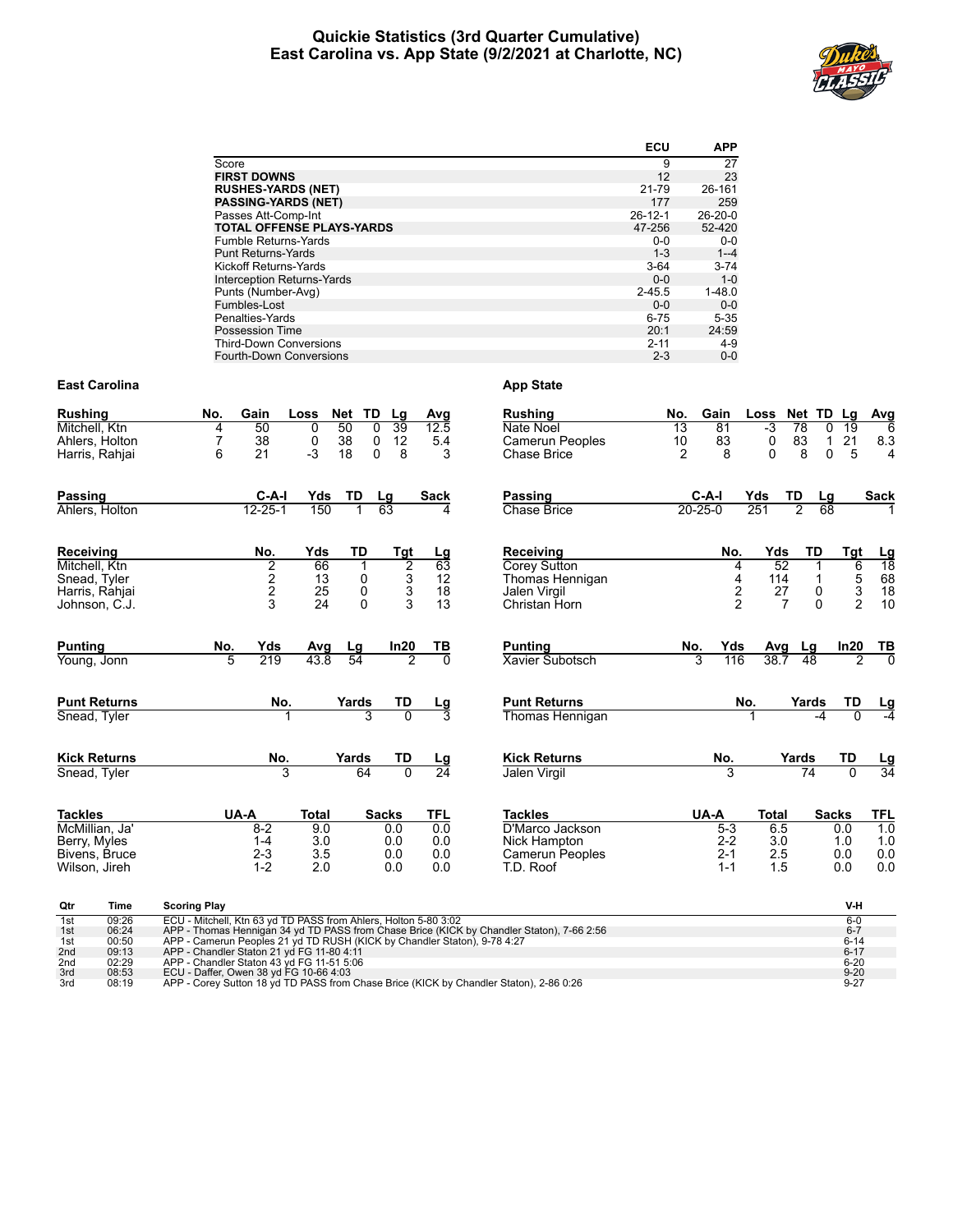# **Quickie Statistics (3rd Quarter only) East Carolina vs. App State (9/2/2021 at Charlotte, NC)**



|                             |                                                                                        |                                        | ECU<br><b>APP</b>                             |                |                                            |                        |
|-----------------------------|----------------------------------------------------------------------------------------|----------------------------------------|-----------------------------------------------|----------------|--------------------------------------------|------------------------|
|                             | Score                                                                                  |                                        | 3                                             | $\overline{7}$ |                                            |                        |
|                             | <b>FIRST DOWNS</b>                                                                     |                                        | 5                                             | 6              |                                            |                        |
|                             | <b>RUSHES-YARDS (NET)</b>                                                              |                                        | 10-60<br>$7 - 52$                             |                |                                            |                        |
|                             | <b>PASSING-YARDS (NET)</b>                                                             |                                        | 31<br>103                                     |                |                                            |                        |
|                             | Passes Att-Comp-Int<br><b>TOTAL OFFENSE PLAYS-YARDS</b>                                |                                        | $6 - 5 - 0$<br>$7 - 3 - 0$<br>17-91<br>13-155 |                |                                            |                        |
|                             | Fumble Returns-Yards                                                                   |                                        | $0-0$<br>$0-0$                                |                |                                            |                        |
|                             | <b>Punt Returns-Yards</b>                                                              |                                        | $0-0$<br>$1 - 4$                              |                |                                            |                        |
|                             | Kickoff Returns-Yards                                                                  |                                        | $0-0$<br>$2 - 40$                             |                |                                            |                        |
|                             | Interception Returns-Yards                                                             |                                        | $0-0$<br>$0-0$                                |                |                                            |                        |
|                             | Punts (Number-Avg)                                                                     |                                        | $1 - 33.0$<br>$2 - 34.0$                      |                |                                            |                        |
|                             | Fumbles-Lost                                                                           |                                        | $0-0$<br>$0 - 0$                              |                |                                            |                        |
|                             | Penalties-Yards                                                                        |                                        | $3 - 20$<br>$1 - 15$<br>07:05                 |                |                                            |                        |
|                             | Possession Time<br><b>Third-Down Conversions</b>                                       |                                        | 07:55<br>$0 - 2$<br>$1 - 4$                   |                |                                            |                        |
|                             | Fourth-Down Conversions                                                                |                                        | $1 - 1$<br>$0-0$                              |                |                                            |                        |
| East Carolina               |                                                                                        | <b>App State</b>                       |                                               |                |                                            |                        |
| Rushing                     | Gain<br>No.<br>Loss<br>Net<br>TD.<br>Ava<br>Lg                                         | <b>Rushing</b>                         | Gain<br>No.                                   | Net TD<br>Loss | Ava                                        | Lg                     |
| Mitchell, Ktn               | 3<br>50<br>50<br>16.7<br>39<br>0<br>0                                                  | Nate Noel                              | 6<br>35                                       | -2<br>33       | 0<br>5.5                                   | 19                     |
| Ahlers, Holton              | $\boldsymbol{2}$<br>13<br>13<br>9<br>0<br>0<br>6.5                                     | <b>Camerun Peoples</b>                 | $\mathbf{1}$<br>19                            | 0<br>19        | 0                                          | 19 19                  |
| Harris, Rahjai              | 8<br>3<br>-3<br>$\overline{7}$<br>$\Omega$<br>2.3<br>10                                |                                        |                                               |                |                                            |                        |
| Passing                     | Yds<br>C-A-I<br>TD<br>Sack<br>Lg                                                       | Passing                                | C-A-I                                         | Yds<br>TD      | Lg                                         | Sack                   |
| Ahlers, Holton              | $3 - 7 - 0$<br>21<br>0<br>18                                                           | <b>Chase Brice</b>                     | $5 - 6 - 0$                                   | 103            | 68                                         |                        |
|                             |                                                                                        |                                        |                                               |                |                                            |                        |
| Receiving                   | No.<br>TD<br>Yards<br>Tgt<br>Lg                                                        | Receiving                              | No.                                           | Yards          | TD<br>Tgt                                  | $\frac{\text{Lg}}{18}$ |
| Mitchell, Ktn               | 1<br>3<br>0<br>3<br>1                                                                  | <b>Corey Sutton</b>                    | 1                                             | 18             | 2                                          |                        |
| Harris, Rahjai              | 18<br>0<br>18<br>1<br>$\mathbf 1$                                                      | Thomas Hennigan<br>Christan Horn       | $\overline{c}$<br>1                           | 72<br>10       | $\boldsymbol{2}$<br>0<br>$\mathbf{1}$<br>0 | 68<br>10               |
|                             |                                                                                        |                                        |                                               |                |                                            |                        |
| Punting                     | No.<br>Yds<br>ln20<br>ТВ<br>Avg<br>Lng                                                 | <b>Punting</b>                         | Yds<br>No.                                    | Avg<br>Lng     | In20                                       | TВ                     |
| Young, Jonn                 | 33<br>33.0<br>33<br>$\Omega$                                                           | Xavier Subotsch                        | 68<br>$\mathcal{P}$                           | 34.0           | 41<br>2                                    |                        |
| <b>Punt Returns</b>         | No.<br>Yards<br>TD<br>Lg                                                               | <b>Punt Returns</b>                    |                                               | No.<br>Yards   | TD                                         |                        |
|                             |                                                                                        | Thomas Hennigan                        |                                               |                |                                            | $\frac{Lg}{-4}$        |
|                             |                                                                                        |                                        |                                               |                |                                            |                        |
| <b>Kick Returns</b>         | No.<br>Yards<br>TD<br>Lg                                                               | <b>Kick Returns</b>                    | No.                                           | Yards          | TD                                         |                        |
|                             |                                                                                        | Jalen Virgil                           | $\mathfrak{p}$                                | 40             | $\Omega$                                   | $\frac{\text{Lg}}{22}$ |
|                             |                                                                                        |                                        |                                               |                |                                            |                        |
| Tackles                     | UA-A<br>Total<br><b>Sacks</b><br>TFL                                                   | <b>Tackles</b>                         | UA-A                                          | Total          | Sacks                                      | <b>TFL</b>             |
| McMillian, Ja'              | 1.5<br>0.0<br>0.0<br>$1 - 1$                                                           | D'Marco Jackson                        | $2 - 0$                                       | 2.0            | 0.0                                        | 1.0                    |
| Berry, Myles                | $0 - 1$<br>0.5<br>0.0<br>0.0                                                           | Nick Hampton<br><b>Camerun Peoples</b> | $0 - 1$<br>$1 - 1$                            | 0.5<br>1.5     | 0.0<br>0.0                                 | 0.0<br>0.0             |
|                             |                                                                                        |                                        |                                               |                |                                            |                        |
| Time<br>Qtr<br>3rd<br>08:53 | <b>Scoring Play</b><br>ECU - Daffer, Owen 38 yd FG 10-66 4:03                          |                                        |                                               |                | V-H<br>$9 - 20$                            |                        |
| 08:19<br>3rd                | APP - Corey Sutton 18 yd TD PASS from Chase Brice (KICK by Chandler Staton), 2-86 0:26 |                                        |                                               |                | $9 - 27$                                   |                        |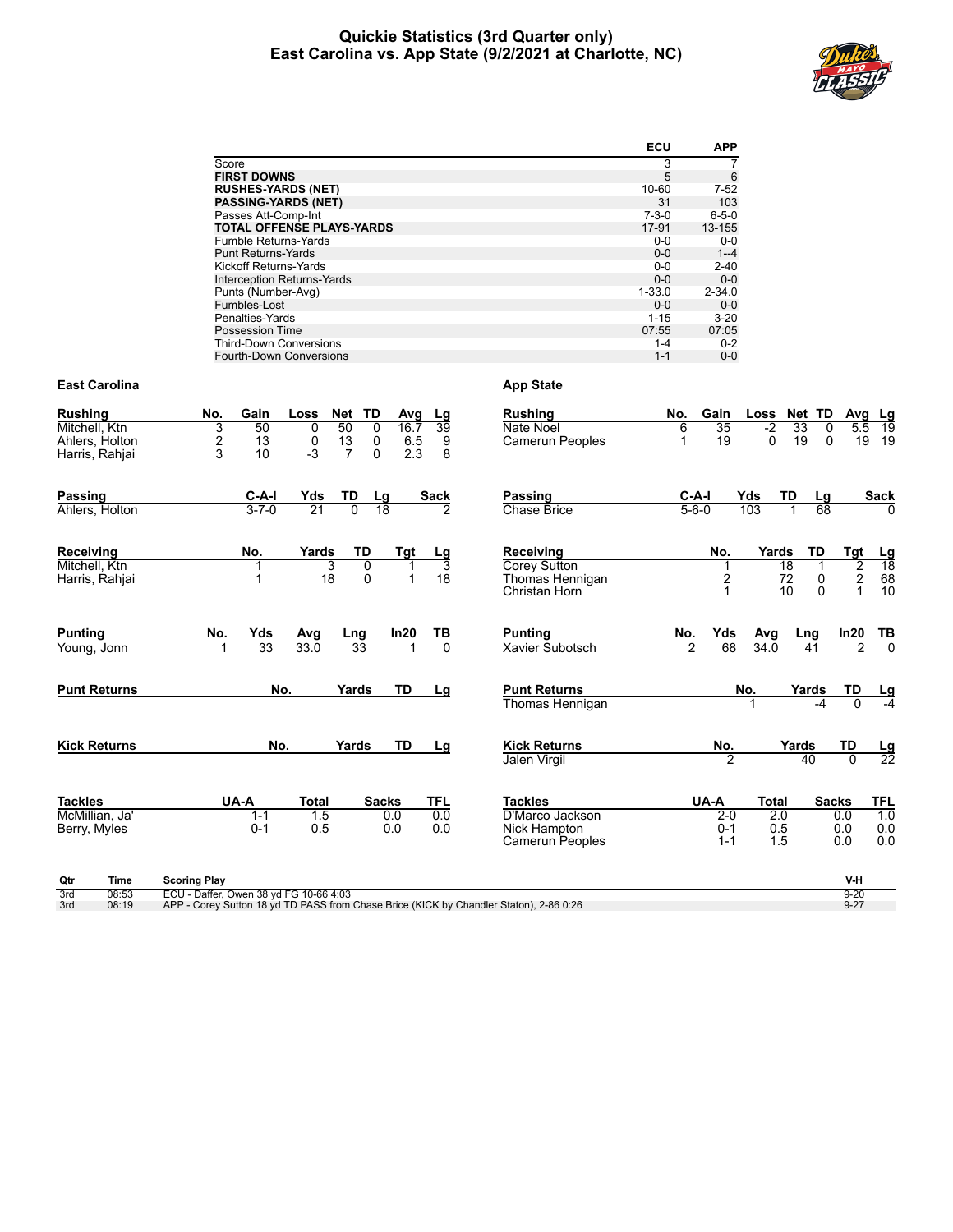# **Play-by-Play Summary (4th quarter) East Carolina vs. App State (9/2/2021 at Charlotte, NC)**



- 2-13 ECU10 Start of 4th quarter, clock 15:00. [15:00]
- 2-13 ECU10 Ahlers, Holton rush for 3 yards to the ECU13 (Dingle-Prince).
- 3-10 ECU13 Ahlers, Holton pass complete to Mitchell, Ktn for 2 yards to the ECU15 (Nick Hampton).
- 4-8 ECU15 Young, Jonn punt 45 yards to the APP40, fair catch by Thomas Hennigan.

*Drive Summary: 3 plays, 2 yards, 1:23*

### **APP STATE drive start at 13:48.**

- 1-10 APP40 Nate Noel rush for 2 yards to the APP42 (Dourseau, Shawn).
- 2-8 APP42 Nate Noel rush for 46 yards to the ECU12, 1ST DOWN APP, out-of-bounds (Berry, Myles).
- **1-10 ECU12 Camerun Peoples rush for 12 yards to the ECU0, 1ST DOWN APP, TOUCHDOWN, clock 12:19. [12:19] R**
- 1-0 ECU03 Clayton Howell rush attempt failed.

# **EAST CAROLINA 9, APP STATE 33**

*Drive Summary: 3 plays, 60 yards, 1:37*

Michael Hughes kickoff 62 yards to the ECU3, Snead, Tyler return 11 yards to the ECU14, fumble forced by Tyler Bird, fumble by Snead, Tyler recovered by APP Anderson Castle at ECU14.

### **APP STATE drive start at 12:11.**

1-10 ECU14 Camerun Peoples rush for loss of 1 yard to the ECU15 (Lewis, Jeremy3aJackson, Teylor).

2-11 ECU15 Chase Brice pass intercepted by McMillian, Ja' at the ECU0, McMillian, Ja' return 20 yards to the ECU20 (Henry Pearson).

*Drive Summary: 2 plays, -1 yards, 0:56*

### **EAST CAROLINA drive start at 11:15.**

- 1-10 ECU20 Harris, Rahjai rush for 2 yards to the ECU22 (D. McKnight3aNick Hampton).
- 2-8 ECU22 Harris, Rahjai rush for 2 yards to the ECU24 (Tim Frizzell3aKaron White).

| $3-6$   |       | ECU24 Ahlers, Holton pass complete to Snead, Tyler for 6 yards to the ECU30, 1ST DOWN ECU (T.D. Roof).                            | P  |
|---------|-------|-----------------------------------------------------------------------------------------------------------------------------------|----|
| 1-10    |       | ECU30 Ahlers, Holton pass complete to Harris, Rahjai for 12 yards to the ECU42, 1ST DOWN ECU (Camerun<br>Peoples).                | P  |
| 1-10    |       | ECU42 Ahlers, Holton pass complete to Harris, Rahjai for 19 yards to the APP39, 1ST DOWN ECU (Camerun<br>Peoples3aNicholas Ross). | P  |
| 1-10    |       | APP39 PENALTY APP personal foul (Nicholas Ross) 15 yards to the APP24, 1ST DOWN ECU.                                              | F. |
| 1-10    |       | APP24 Ahlers, Holton pass complete to Hatfield, Jsi for 7 yards to the APP17 (Shaun Jolly).                                       |    |
| $2 - 3$ | APP17 | Ahlers, Holton pass complete to Mitchell, Ktn for 11 yards to the APP6, 1ST DOWN ECU, out-of-bounds<br>(Tvler Bird).              | P  |
|         |       |                                                                                                                                   |    |

- 1-0 APP06 Ahlers, Holton pass incomplete to Mitchell, Ktn, QB hurry by Tyler Bird.
- 2-0 APP06 Ahlers, Holton pass incomplete to Snead, Tyler.
- 3-0 APP06 Ahlers, Holton pass complete to Calhoun, Shane for 6 yards to the APP0, clock 06:38, PENALTY ECU pass interference (Johnson, C.J.) 15 yards to the APP21, NO PLAY. [06:38]
- 3-0 APP21 Ahlers, Holton pass incomplete to Mitchell, Ktn.
- **4-0 APP21 Daffer, Owen field goal attempt from 39 GOOD, clock 06:25. [06:25]**

### **EAST CAROLINA 12, APP STATE 33**

1-0 ECU35 Timeout App State, clock 06:25. [06:25] *Drive Summary: 11 plays, 59 yards, 4:50*

Daffer, Owen kickoff 63 yards to the APP2, fair catch by M. Williams.

### **APP STATE drive start at 06:25.**

### *APP ball on APP25.*

- 1-10 APP25 Camerun Peoples rush for 6 yards to the APP31 (D'Abreau, Rick3aWilson, Jireh).
- 2-4 APP31 Camerun Peoples rush for no gain to the APP31 (McKinnie, D'Ang).
- 3-4 APP31 Chase Brice rush for 3 yards to the APP34, out-of-bounds (Hickman, Damel).
- 4-1 APP34 Xavier Subotsch punt 42 yards to the ECU24, fair catch by Snead, Tyler.

*Drive Summary: 3 plays, 9 yards, 2:21*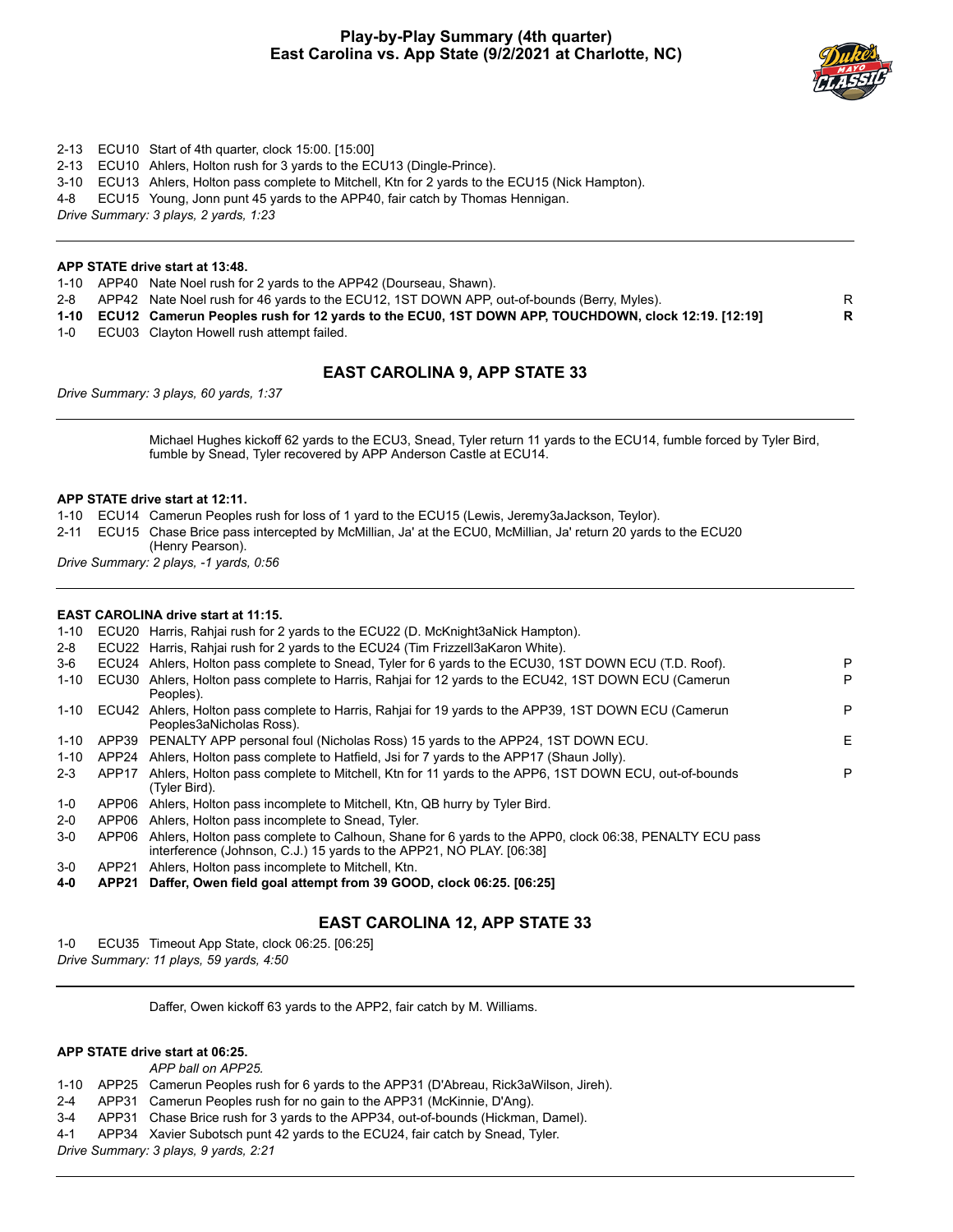### **EAST CAROLINA drive start at 04:04.**

| $1 - 0$  | APP03 Daffer, Owen kick attempt good.                                                                                                               |    |
|----------|-----------------------------------------------------------------------------------------------------------------------------------------------------|----|
|          | <b>TOUCHDOWN, clock 02:10. [02:10]</b>                                                                                                              |    |
|          | 3-10 APP38 Ahlers, Holton pass complete to Jones, Ryan for 38 yards to the APP0, 1ST DOWN ECU,                                                      | P  |
| $2 - 10$ | APP38 Ahlers, Holton pass incomplete to Harris, Rahjai, QB hurry by T.D. Roof.                                                                      |    |
| 1-10     | APP38 Ahlers, Holton pass incomplete to Savage, Tyler.                                                                                              |    |
| 1-10     | ECU47 Ahlers, Holton pass incomplete to Hatfield, Jsi, PENALTY APP pass interference (Shaun Jolly) 15 yards to<br>the APP38, 1ST DOWN ECU, NO PLAY. | F. |
| $3-2$    | ECU32 Ahlers, Holton pass complete to Hatfield, Jsi for 15 yards to the ECU47, 1ST DOWN ECU (Tim Frizzell3aT.D.<br>Roof).                           | P  |
| $2 - 10$ | ECU24 Ahlers, Holton pass complete to Snead, Tyler for 8 yards to the ECU32, out-of-bounds.                                                         |    |
|          | 1-10 ECU24 Ahlers, Holton pass complete to Mitchell, Ktn for no gain to the ECU24, out-of-bounds (Logan Doublin).                                   |    |

# **EAST CAROLINA 19, APP STATE 33**

*Drive Summary: 6 plays, 76 yards, 1:54*

Daffer, Owen kickoff 12 yards to the ECU47, on-side kick, recovered by APP Steven Jones Jr on ECU47.

### **APP STATE drive start at 02:07.**

- 1-10 ECU47 Anderson Castle rush for 1 yard to the ECU46 (Lewis, Jeremy).
- 2-9 ECU46 Anderson Castle rush for loss of 2 yards to the ECU48 (Ford, D.J.).
- 3-11 ECU48 Chase Brice rush for loss of 2 yards to the 50 yardline (Hickman, Damel).

4-13 APP50 End of game, clock 00:00. [00:00]

*Drive Summary: 3 plays, -3 yards, 2:07*

# **FINAL SCORE - : EAST CAROLINA 19, APP STATE 33**

|                        | Time                   | 1st Downs<br>Conversions |  |  |  |  |            |         |                 |                  |
|------------------------|------------------------|--------------------------|--|--|--|--|------------|---------|-----------------|------------------|
| <b>Quarter Summary</b> | Score Poss R P X T 3rd |                          |  |  |  |  | 4th        | Rushina | Passing         | <b>Penalties</b> |
| East Carolina          | 10                     | 07:56 0 6 2 8 3-5        |  |  |  |  | <u>ດ-ດ</u> | $3 - 7$ | 10-15-0-118     | $1 - 15$         |
| App State              |                        | $07:04$ 2 0 0 2 0-2      |  |  |  |  | $0 - 0$    | 10-65   | $0 - 1 - 1 - 0$ | 2-30             |